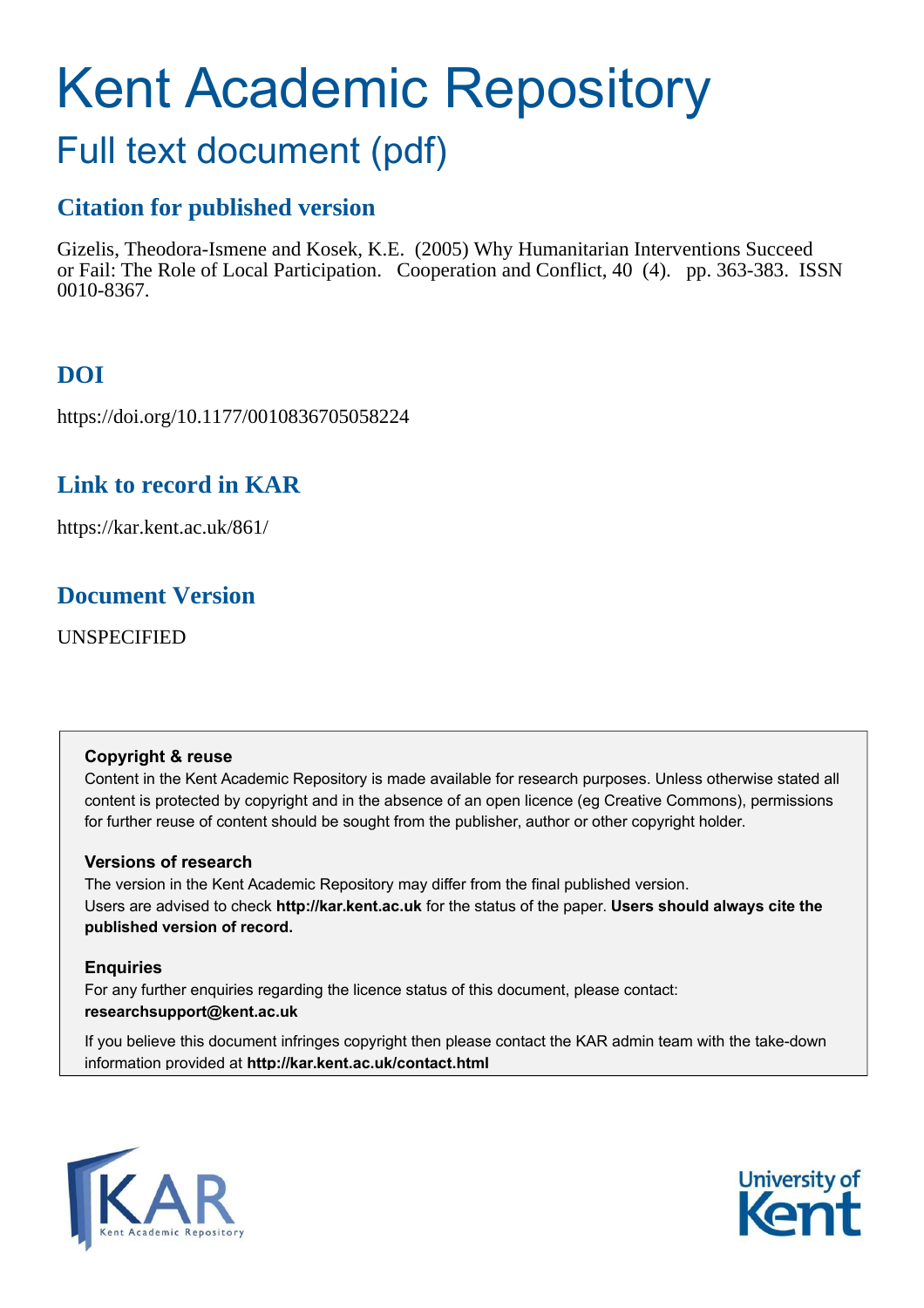## Why Humanitarian Interventions Succeed or Fail

### The Role of Local Participation

## THEODORA-ISMENE GIZELIS AND KRISTIN E. KOSEK

#### ABSTRACT

Why do interstate interventions, even when carried out with the best of intentions, so often fail to contain conflicts and support a peaceful settlement? We argue that the extent of local participation exerts a strong effect on the prospects for successful peace-building and reconstruction efforts in the wake of humanitarian interventions. Even though the population in target countries may sympathize with the goal of the intervention, local populations are unlikely to feel a personal attachment to a solution externally imposed unless actively consulted or involved in the intervention strategy. Humanitarian interventions without some form of local participation are likely to create cognitive dissonance among the local population between the outcome and the means chosen to implement it. We evaluate our hypotheses about the relationship between local involvement and successful post-conflict reconstruction by looking at variation in conflict and local involvement over time in two humanitarian interventions, Bosnia (1991–95) and Somalia (1987–97). Consistent with our hypotheses about how lack of local involvement can undermine post-conflict reconstruction efforts in the wake of interventions, we find that phases with more local involvement are associated with lower levels of conflict.

*Keywords*: Bosnia; cognitive dissonance; conflict resolution; humanitarian intervention; Somalia

#### **Introduction**

Since the end of the Cold War, the international community has on numerous occasions pondered or carried out armed interventions within sovereign states to address humanitarian contingencies such as genocide or severe civil conflicts. Despite good intentions, interstate interventions rarely succeed in establishing permanent solutions to conflicts and humanitarian crises within states (see Weiss, 1999; Weiss and Collins, 2000; Regan, 2000).



Cooperation and Conflict: Journal of the Nordic International Studies Association Vol. 40(4): 363–383. Copyright ©2005 NISA www.ps.au.dk/NISA

Sage Publications www.sagepublications.com 0010-8367. DOI: 10.1177/0010836705058224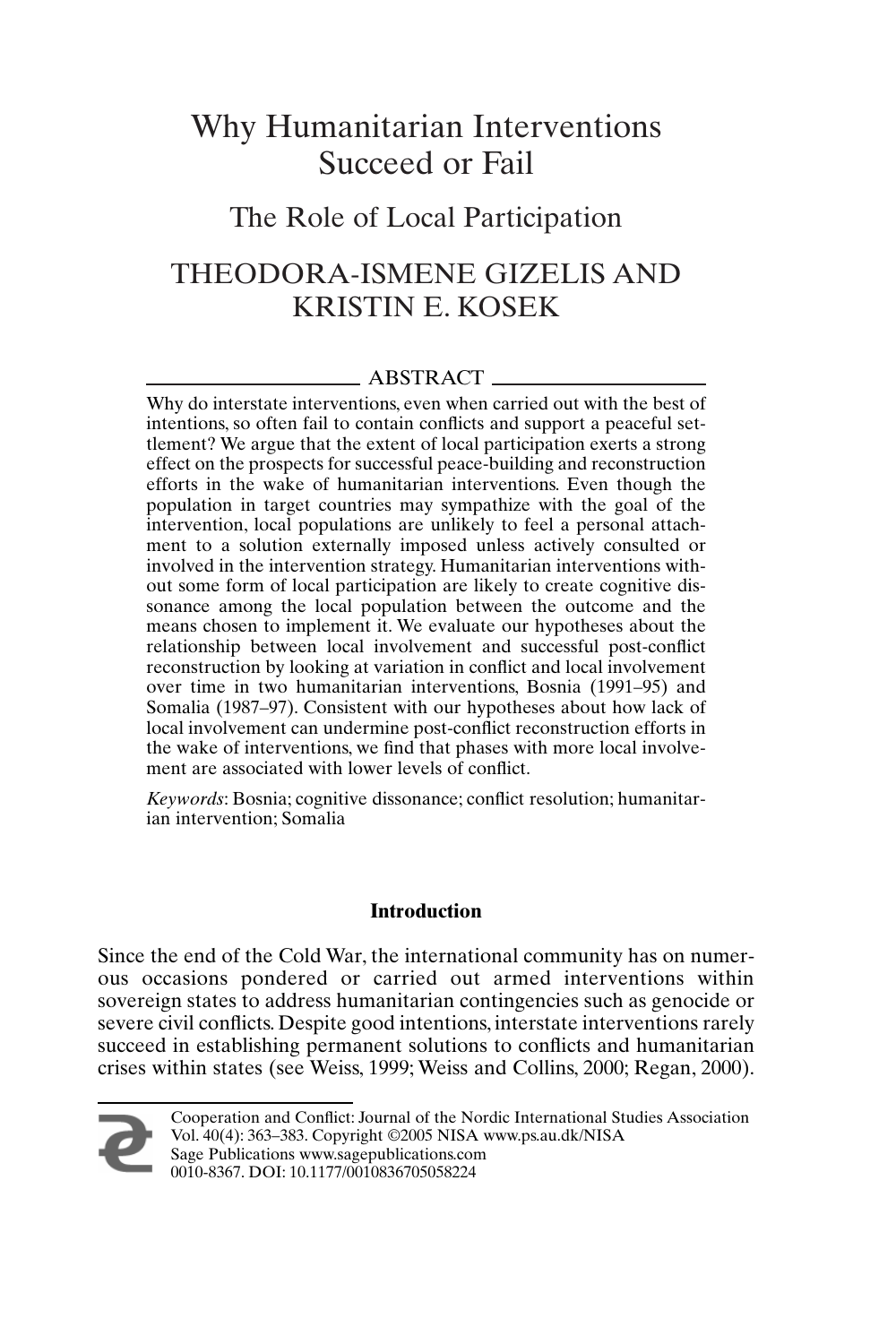In this article, we develop one explanation for why humanitarian interventions so often fail. We argue that the failure to consult or actively integrate local parties in target countries during the peace-building process can create problems of cognitive dissonance in humanitarian interventions: a population that is largely uninvolved in a humanitarian intervention is less likely to cooperate with the intervening parties or expend efforts to make the intervention successful. Whereas individuals positively value things they have strived hard to achieve, they are less likely to feel any attachment to or responsibility for initiatives or outcomes that are seen as externally imposed.

We begin with a brief overview of the idea of humanitarian interventions and their increasing salience in international affairs. We then outline how the failure to involve local populations may lead to an adverse relationship between interveners and target populations that can undermine humanitarian interventions. We provide an empirical evaluation of our argument by looking at how variation in local involvement in two humanitarian interventions, Bosnia (1991–95) and Somalia (1987–97), is associated with differences in the variation in conflict and stability. We find that phases in the peace-building process with high local participation are associated with lower levels of hostility, while phases with little local involvement tend to be associated with escalating violence. On a constructive note, our research points to various implications for how peacebuilding efforts should be designed after the military component of an intervention has been completed to increase the prospects for stable peace and successful conflict settlement. In the final section we discuss some of the key policy implications as well as a framework for identifying local population involvement in broader, comparative tests of humanitarian interventions.

#### **Humanitarian Interventions in Contemporary International Politics**

Despite international norms of non-intervention in the internal affairs of sovereign states, external interventions are by no means a new phenomenon in international politics. The end of the Cold War, however, appears to have fundamentally changed the motivations for interventions in other states. Where states traditionally have intervened in the affairs of other states to defend either their strategic or private interests, humanitarian concerns, such as preventing human suffering in severe civil wars, have increasingly become cited as a rationale for involvement in other states (e.g. Kosovo, Bosnia, East Timor, Sierra Leone, Liberia and Somalia). Interventions in the domestic affairs of failed states are often regarded as acceptable under international law if they are designed to address human rights violations and human suffering. Following the Kosovo crisis, for example, the Clinton administration developed a doctrine advocating that the USA should actively intervene to prevent human rights abuses provided it could do so without significant casualties.<sup>1</sup> This shift is reflected in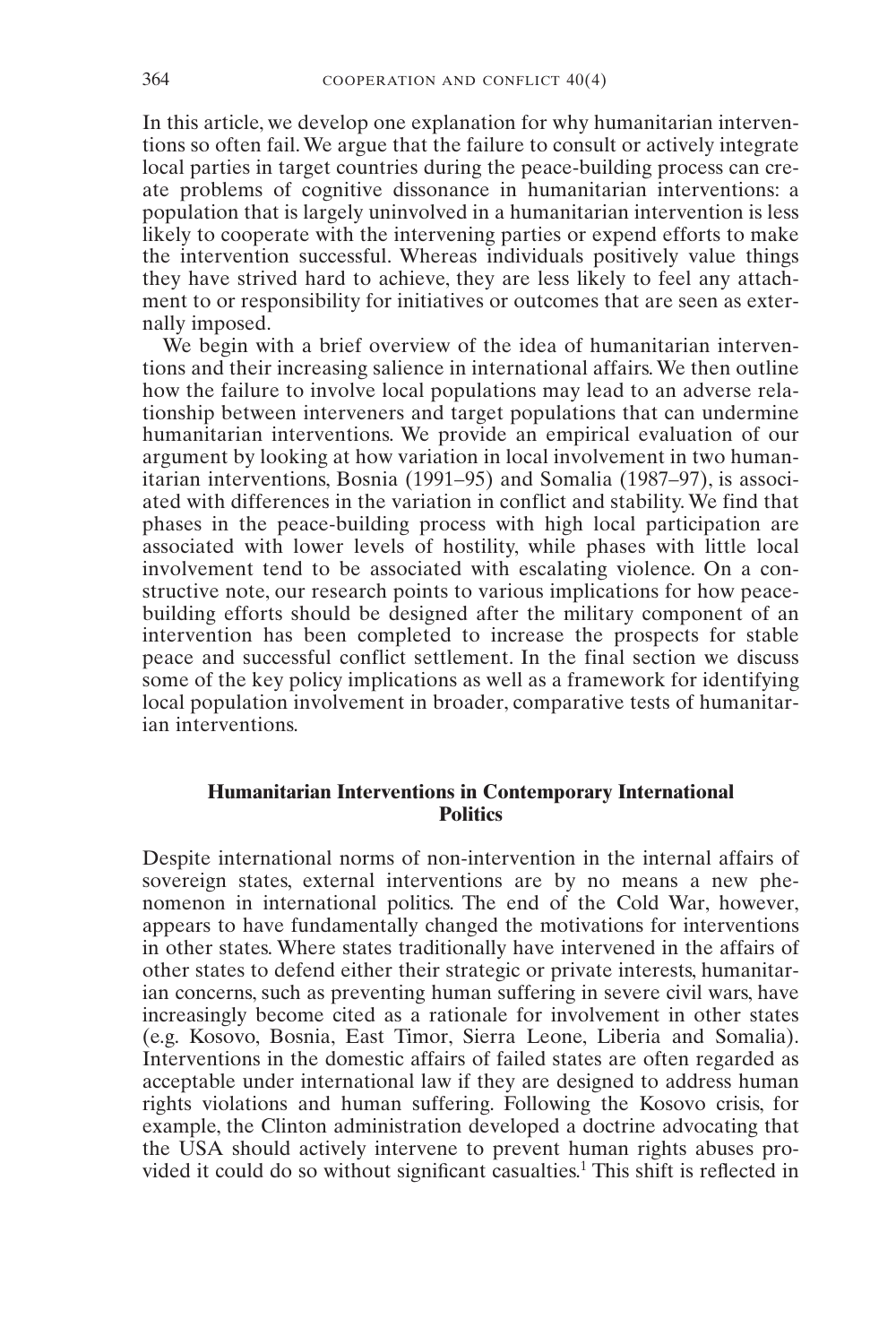numerous United Nations (UN) Security Council resolutions and attempts to redefine the role of the North Atlantic Treaty Organization (NATO) from a defensive alliance to a peace-keeping/peace-making organization. As the end of the Cold War diminished the strategic competition between the major powers in international politics, the atrocities in civil wars during the 1990s stimulated demands for stronger human rights protection in international law and limits to state sovereignty (see Weiss and Collins, 2000: 34).

Although some researchers have questioned whether the humanitarian justification of interventions is a mere guise for other less altruistic motives (see, e.g., Gibbs, 1997), we do not see clear immediate benefits to intervening countries in most cases of interventions that are justified on humanitarian grounds. We assume that the humanitarian concerns and motives expressed by intervening countries are sincere and that their main objective is to prevent or limit severe humanitarian crises such as prolonged civil wars or genocides (see also Regan, 2000). Although the question of why and when states may be willing to intervene to address humanitarian crises is of great interest in and of itself (see, e.g., Hermann and Kegley, 2001), we take decisions to engage in humanitarian interventions as given. Our main interest lies in providing an alternative causal explanation of why humanitarian interventions often fail, thus affecting the prospects of a successful settlement.

#### **Perceived Failures of Humanitarian Interventions: Why Local Involvement Matters**

There are frustratingly few cases where humanitarian interventions have clearly succeeded in addressing the conditions motivating the interventions. The optimism that might be conveyed by relatively successful stories such as Haiti and East Timor (albeit of short duration) is tempered by a list of cases perceived as disastrous failures such as Somalia. In many other cases, such as Kosovo and Bosnia, peace-keeping operations missions may have brought about an end to fighting, but the success in reaching the stated long-term objectives of the intervention seems mixed at best.

Humanitarian interventions might appear ineffective in securing human rights and building a stable peace, but simply asserting that humanitarian interventions often do not work tells us little about why humanitarian interventions so often fail and whether peace-building efforts may have more prospects for success under some conditions. There are many possible reasons why complicated and ambitious efforts to create peace through humanitarian interventions fail. It is often argued, for example, that lack of willingness of the interveners to pay significant costs and an extreme aversion to casualties lead to half-baked efforts at peace-keeping on the cheap that may be insufficient to create successful peace-building (see, e.g., Mueller, 2000).

We do not argue that the above-mentioned factors do not matter for the prospects for successful peace-making interventions, but wish to highlight the important role of local participation for successful peace-building.After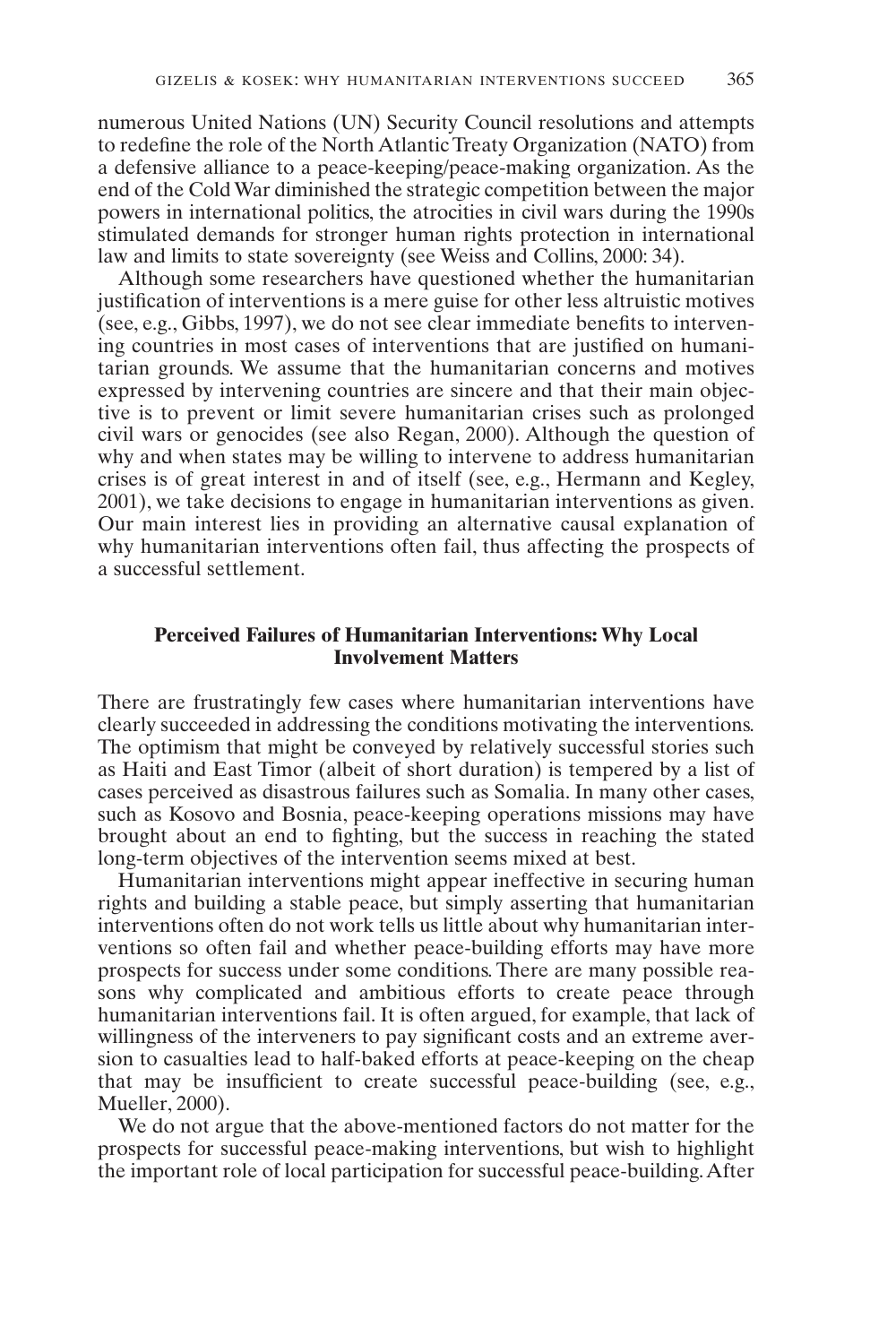the short-term goals of humanitarian interventions (such as containing direct violence or securing food supplies) are met, intervening countries face the greater challenge of meeting long-term goals of successful conflict resolution or guarantees for a stable peace. We argue that the latter type of goals will often require a more enduring commitment to a country or region as well as some degree of active involvement of or support from the local population.

We use cognitive dissonance theory to assess local populations' need to be actively involved in post-conflict reconstruction efforts in order for them to significantly value the efforts or outcomes of any power-sharing measures and institution-building measures. We define as local participation policies that include recognition of all sides in the conflict as legitimate parties, committed efforts in peace-building, i.e. observing and training for elections, decommissioning weapons, training police and security forces, and assisting local parties in establishing institutions.<sup>2</sup> In our definition of local participation we do not include the supply of military assistance to the opposing parties, as the increase in armaments can only fuel and prolong the conflict.

Existing research makes it clear that developing local capacity to sustain peace involves great challenges, and suggests that strategies that seem effective at the initial military phase of interventions often may prove counterproductive for the long-term goals. Minear and Weiss (1993) argue that externally provided aid and relief often fuels further conflict, as combatants compete for rents and abuse the available funds to finance continued domestic conflict. Time and resource constraints often prevent the intervening parties from developing long-term strategies for conflict settlement, and often give rise to short-term strategies that breed dependency among the local population and frequently are detrimental to a country's longterm recovery. In the aftermath of a military intervention, the intervening states and their military agencies cease to be the sole relevant actors. International organizations (IGOs) and non-governmental organizations (NGOs) typically come to play an important part that complements the purely military component of the interventions (see Duffield and Prendergast, 1994).

In an analysis of 123 interventions from 1944–98 based on the Doyle and Sambanis (2000) data, Gizelis and Kosek (2003) have indeed shown that more integrative intervention strategies involving the UN are more likely to lead to successful settlements. This is consistent with the idea that interventions that are seen as legitimate by the local actors and more often involve local populations are more likely to be met with success. Availability of global resources gives the UN an advantage over NGOs and states in identifying and involving groups that can motivate local participation and support.

At the outset of peace-building efforts, progress on short-term security issues requires coordination between military parties that can help contain conflict and civilian agencies that address non-military aspects of humanitarian crises, such as immediate relief and supplies. In the long run, however, external assistance by itself is not enough, and successful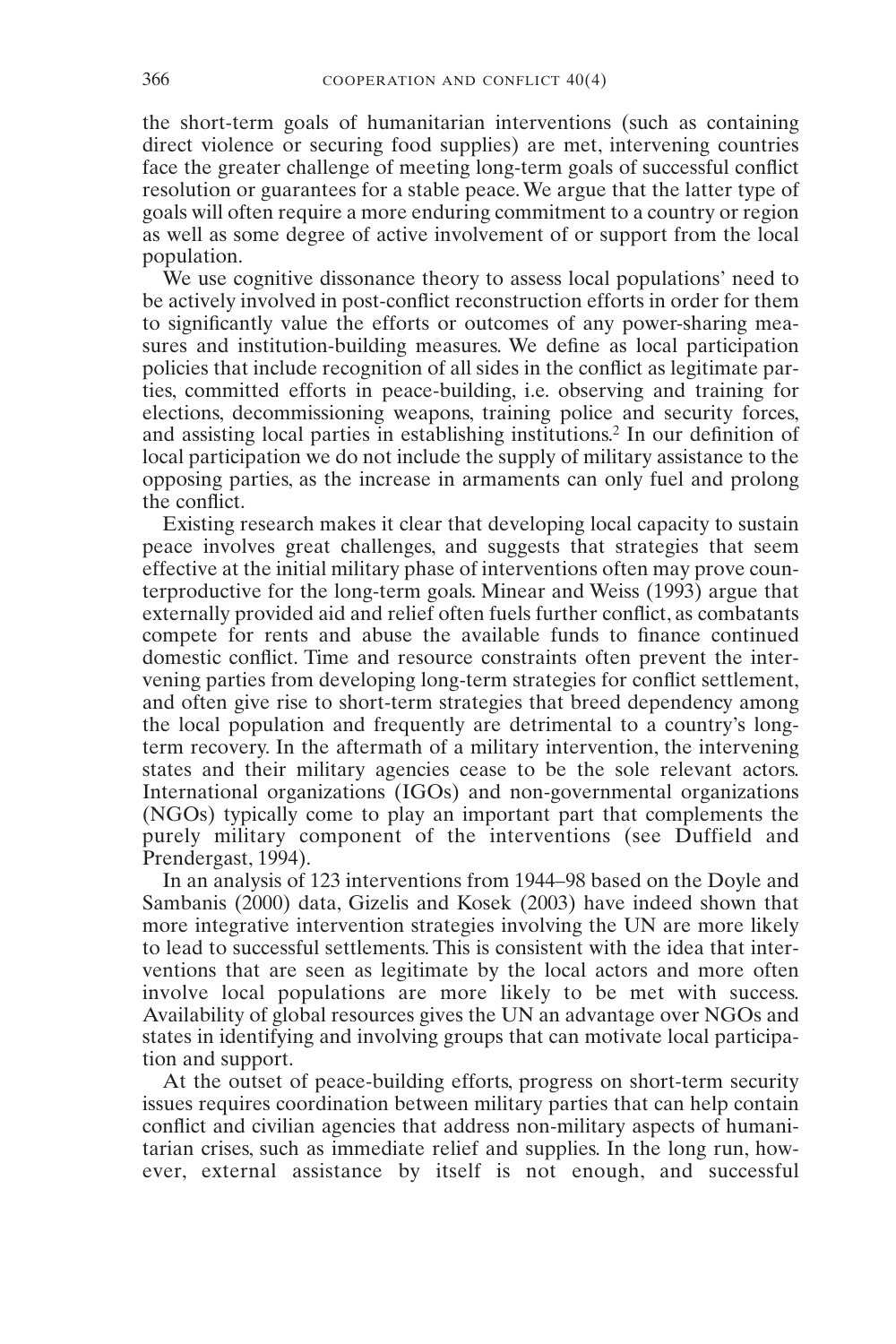peace-building must develop meaningful cooperation with local parties. Whereas NGOs may be independent agencies in the sense that they are not part of the military agencies that carry out the external interventions, they nonetheless typically lack a local organizational base or representation. Relief workers aiming at saving lives in acute humanitarian emergencies usually have little time to acquaint themselves with local culture and habits (Minear and Weiss, 1993: 33). Pre-existing local institutions, structures and traditions are usually ignored in failing states, and NGOs fail to capitalize on opportunities to incorporate locals into relief work (Weiss and Collins, 2000: 137).As criticism of host governments can make relief work more difficult, NGOs engaged in relief work have also tended to avoid anything that can be seen as lack of impartiality or involvement in local political affairs, and often remain silent or overlook human rights violations.This status quo orientation can often make significant segments of local populations more sceptical of the intervening parties and less likely to cooperate or comply with conflict resolution efforts.

Successful settlement and conflict resolution requires a level of participation by local actors in the peace-building process that intervening parties have rarely managed to foster, as attested by the two cases we will focus on later, namely Somalia and Bosnia-Herzegovina (Bosnia). According to Festinger's (1957) theory of cognitive dissonance, consistency with one's beliefs and actions is a key motivator of human conduct. When an individual perceives dissonance or a conflict between his or her attitudes and actions,the individual is likely to feel discomfort and seek ways to eliminate the dissonance between beliefs and behaviour. Dissonance can be eliminated either by reducing the importance of the conflicting beliefs or by altering the conflicting behaviour (Griffin, 1997). It is generally much harder to change actual behaviour than beliefs. That is, when faced with a conflict between beliefs and behaviour, individuals eliminate cognitive dissonance by finding a justification to reconcile the apparent conflict between stated values and their actual behaviour.<sup>3</sup>

Aronson (1969) argues that the inconsistency between beliefs and actions is not logical, but psychological. The amount of effort individuals invest in an activity proportionally affects the level of dissonance developed. In other words, if we invest time and effort to accomplish a task, our attitude changes to justify the behaviour.<sup>4</sup> This is also related to the hypothesis that personal responsibility over a future bad outcome is the greatest predictor of dissonance. When individuals perceive that they have a choice to make regarding future actions dissonance can be created. If there is no perceived choice, then without personal accountability dissonance is low and individuals have no incentive to alter their attitudes (Bern, 1967; Aronson, 1969, 1992; Wicklund and Brehm, 1976). Moreover, cognitive dissonance is also related to group interactions. If individuals think in terms of a collective reference group, then group conformity will impose consistent attitudes on the individual members.

Although the theoretical formation of cognitive dissonance emphasizes processes at the individual level (Festinger, 1957; Aronson, 1969), such mechanisms have many observable implications manifesting themselves at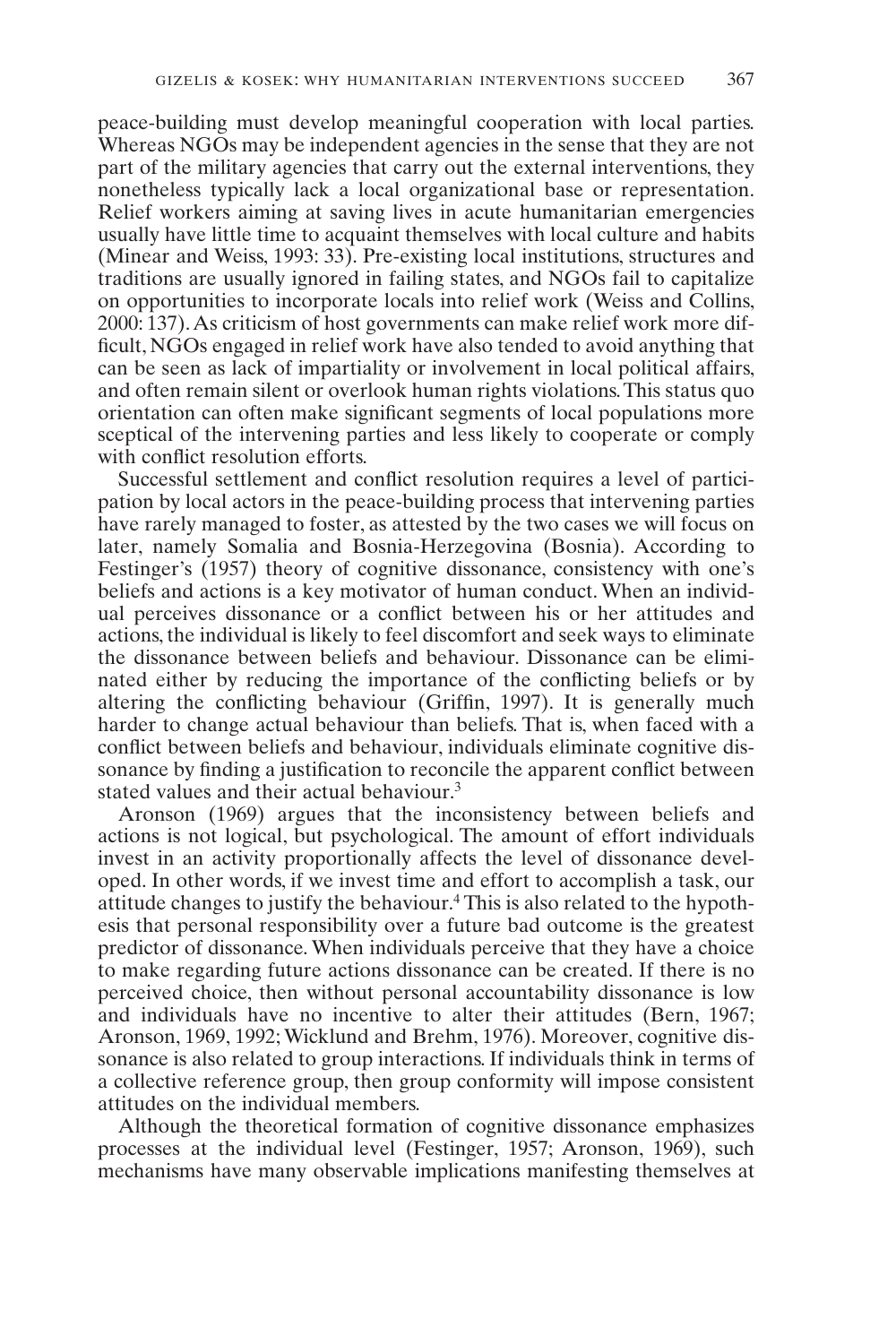the level of collective outcomes. Although it is difficult to observe individual beliefs and how they motivate individual action, we can observe how hypothesized individual attitudes and responses to a situation will be reflected within a group context. Empirical and experimental studies in social psychology suggest that external actors can influence and motivate foreign cultures by inviting influential figures from the in-groups to participate in the decision-making process. Hernandez and Iyengar (2001), for example, claim that the identity of the influencing agent with respect to the group is essential to motivate individuals to fulfil their duties and social obligations. They suggest that individuals respond more to authority figures from within the group than outsiders, even when those outsiders are construed as benevolent. Others have shown that individuals tend to adjust to their environment if the outcome or decision-making processes giving rise to prevailing conditions are construed as contextually appropriate to the social and cultural reality of the local population (see Heine, 1997; Hong and Chiu, 2001).

Dissonance theory, thus, can be applied to analyse the impact of humanitarian interventions on the local populations and their response to the intervention and the post-conflict reconstruction process. Dissonance theory suggests that the failure to include the local population and elites who have wide appeal within the local communities in intervention strategies often may undermine the effectiveness of peacemaking efforts. Hence, the theory suggests that if the local population is involved in the reconstruction process and perceives that it can shape the final outcome of the intervention, a possible failure of the intervention will create strong dissonance. Dissonance among the locals could be counterweighed by having them actively contribute to the reconstruction process*.* The more the local population contributes to efforts to rebuild civil society and create stable institutions, the more they will value the outcome of a peaceful and successful settlement. Likewise, if locals perceive that their input in the reconstruction process is minimal or the new institutions are inappropriate to their social and cultural reality, they are likely to regard the failure of humanitarian interventions as inevitable. Under such circumstances, the recurrence of violence will loom over attempts to build institutions that are not sustainable without the presence of external forces.

Our main interest revolves around how efforts by external agents (e.g. NGOs,IGOs and other states) to involve locals to participate in the conflict resolution process can enhance their motivation to strive for a successful settlement and thereby increase the effectiveness of humanitarian interventions.<sup>5</sup> We can derive two testable hypotheses from cognitive dissonance theory which highlight how the relationship and dynamics between intervening and targeted parties in humanitarian interventions shape the prospects for success.

H1: The more time and effort the local population invests in peacebuilding operations the higher the likelihood that a humanitarian intervention will succeed.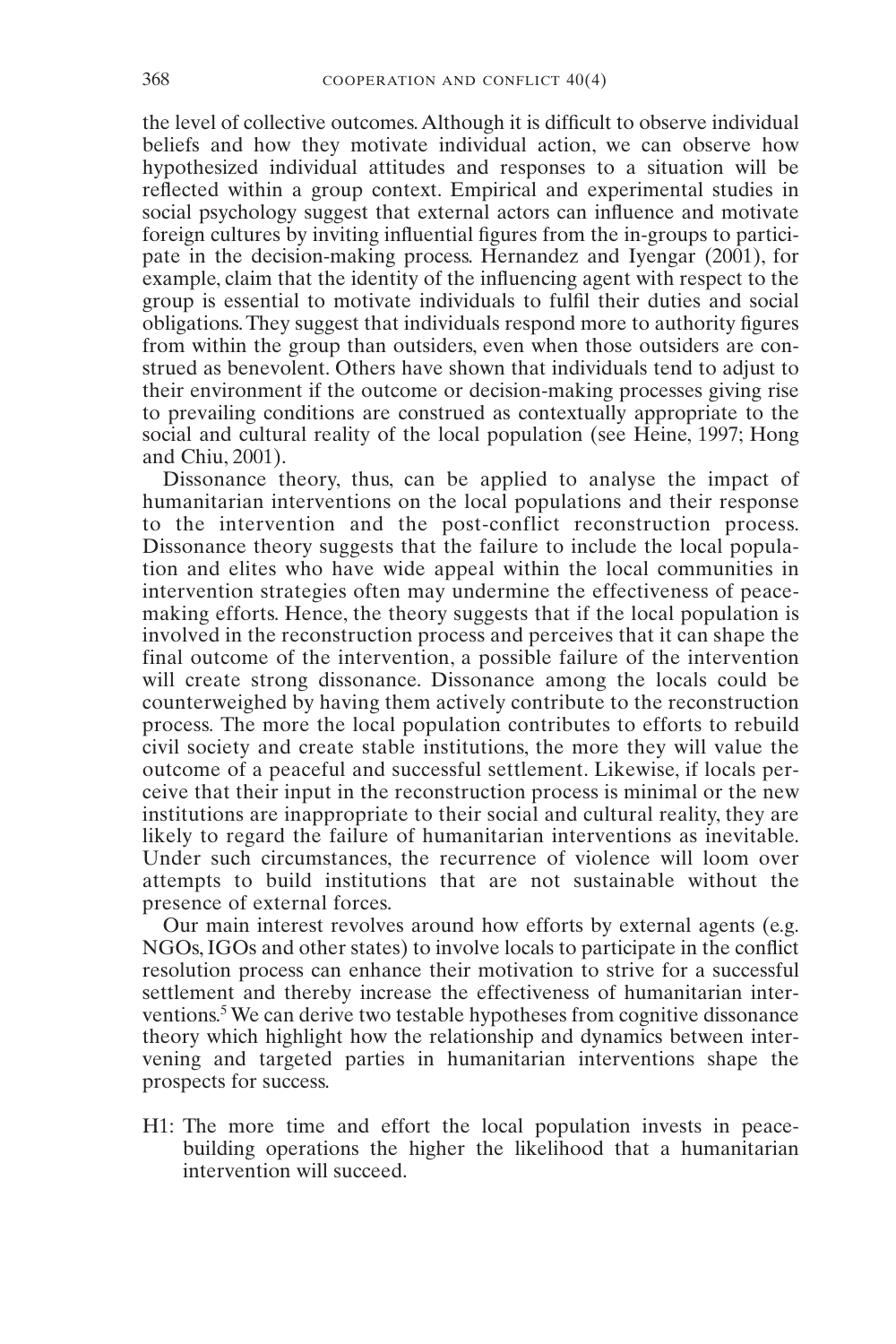H2: The more the local population becomes accountable for reconstruction efforts, the higher the likelihood that a humanitarian intervention will succeed.

The application of cognitive dissonance in humanitarian interventions is also consistent with common claims in the literature on commitment (Fearon, 1998; Lake and Rothchild, 1998). The more committed external actors are to the process, whether states or IGOs and NGOs, the level of investment and efforts by the locals increases proportionally, which thereby would create a high level of dissonance should their efforts fail. The higher level of dissonance acts to directly motivate the locals, who become invested in the success of the reconstruction process. Instead, in cases like Somalia, the hastened departure of the US forces amid increasing violence left the local population passive bystanders in the peace-building process and created widespread perceptions of external actors as the 'real enemy' of the local population. Hence, we can formulate the following hypothesis regarding the role of external actors:

H3: The more committed external actors are in the process of humanitarian intervention, the higher the likelihood that the local population will embrace the reconstruction process.

#### **Testing Hypotheses on Participation and Successful Resolution: Somalia and Bosnia**

It is difficult to observe and measure whether the local population's beliefs and attitudes change in response to specific policies by the intervening parties; we can, however, observe levels of violence and cooperation in a given time period, a behavioural manifestation of how locals interact with each other and the interveners. Moreover, there are no available indicators of the participation of local populations in humanitarian interventions. Hence, we decide to examine two case studies and try to assess the argument presented in this article. The analysis of the two cases allows us to identify the kind of policies of the intervening parties that seem to gain support from local actors*.*

We examine two cases of interventions in the 1990s, namely Bosnia and Somalia. Somalia and Bosnia may seem unlikely cases to compare based on the characteristics of the countries as such, but both provide examples of the range of humanitarian interventions in the early 1990s. In each case, the decision to intervene was based on the view that force was required to end the physical suffering of civilians and help foster peace and stability (Parekh, 1997: 53).<sup>6</sup>

If we consider the two cases over time, Somalia and Bosnia show considerable variation in conflict and local involvement in different phases of the conflicts.Although Somalia has been a clear-cut case of a failure, Bosnia can be characterized as a mixed success, in particular after August of 1995, when peace-building efforts have been more successful. Whereas local participation and cooperation with domestic parties remains consistently low in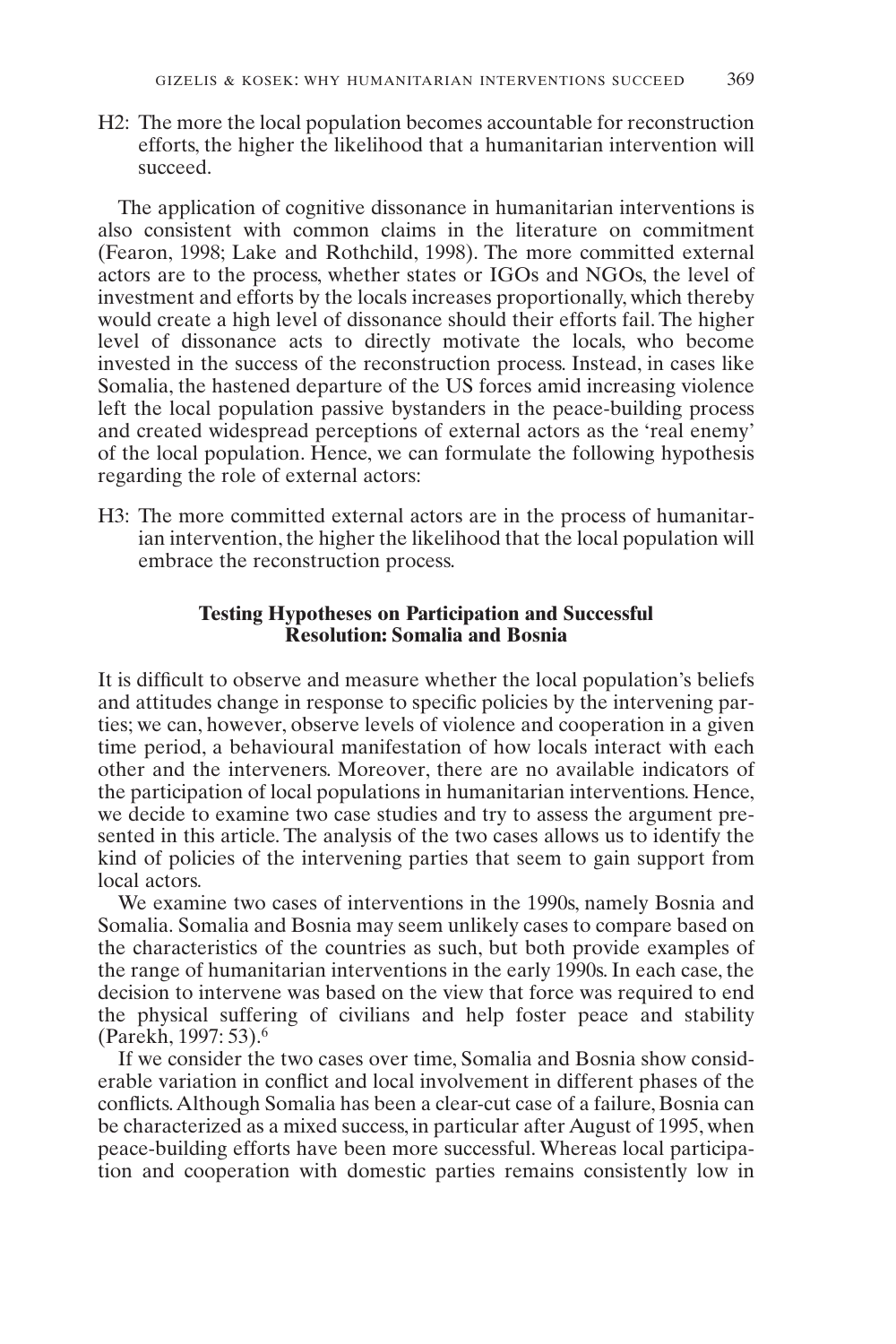Somalia, Bosnia shows considerable variation in degree of local participation over time. Contrary to common perceptions of the former Yugoslav republic as a failure for international peace-building efforts since August of 1995, Bosnia has been close to a success story with respect to the possibility of peace-building through humanitarian intervention.

Table 1 gives a stylized overview of the cases of Somalia and Bosnia. For each column or overall conflict phase, we identify whether there was any cooperation between the military and civilian components of the intervention, and whether the local population was involved in the peace-building process. We then examine whether these differences in policies are associated with differences in the overall conflict or incidents of violence. Although it is difficult to observe and measure whether individual beliefs and attitudes change in the manner that cognitive dissonance theory holds, we can observe how such changes in attitudes among the local population are manifested in incidents of violence and cooperation (behavior)*.* We use the monthly incidents of violence and cooperation as an indicator of the local population's attitude towards the process of the intervention. Similarly, we use incidents of cooperation and conflict to capture the attitudes of the intervening parties towards the locals and identify any trends of cooperation or conflict. If our hypotheses are correct*,* we can expect to

|                                                                                                                                | Somalia                        | Bosnia 1           | Bosnia 2<br>$(1992-95)$ (August 1995) |
|--------------------------------------------------------------------------------------------------------------------------------|--------------------------------|--------------------|---------------------------------------|
| Did a military and a humanitarian<br>operation simultaneously take place?                                                      | Yes                            | <b>Yes</b>         | Yes                                   |
| Was there any cooperation between the<br>military and the civilian component of<br>the operation?                              | Yes                            | $\overline{N}_{0}$ | Yes                                   |
| At what level did they cooperate?                                                                                              | Minimally                      |                    | Not at all Extensively                |
| Did the external actors bring in local<br>representatives?                                                                     | Partially yes <sup>1</sup> Yes |                    | Yes                                   |
| Did the external actors consistently<br>enforce their policies for at least 2<br>years?                                        | N <sub>0</sub>                 | N <sub>0</sub>     | Yes                                   |
| Did they take sides?                                                                                                           | Yes                            | Neutral            | Government                            |
| Did the intervening parties and the local No<br>authorities reach an agreement which<br>included future plans for development? |                                | No                 | Yes                                   |
| Was any major power leading the<br>operation?                                                                                  | Yes                            | <b>Yes</b>         | Yes                                   |

TABLE 1

 $1$  On two occasions, Ethiopia — under the auspices of the UN — attempted to mediate in the conflict. Since 1993 there have been several attempts to bring the different groups to the negotiation table. Yet none of the efforts provided measurable results in terms of data.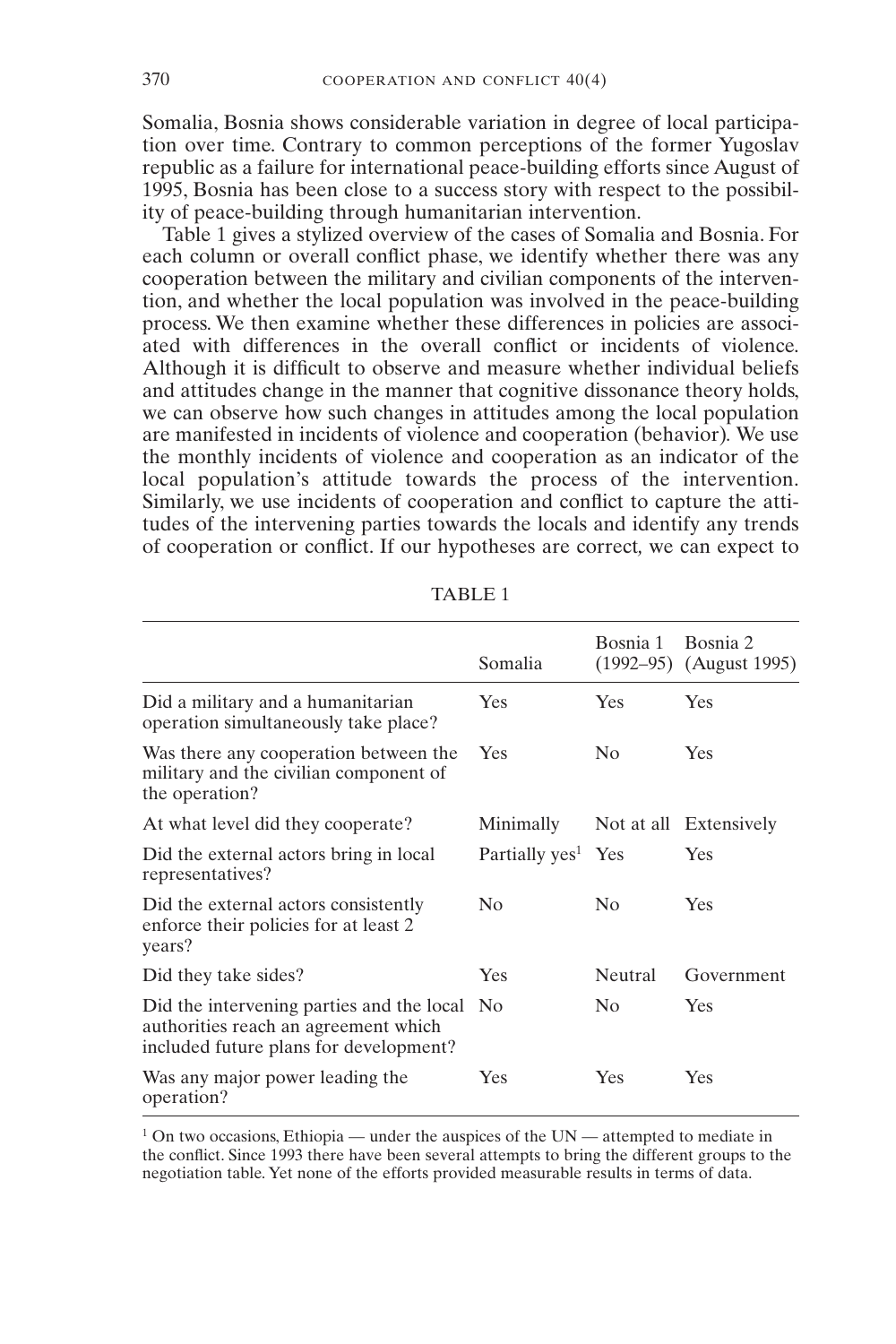observe lower levels of total conflict in the periods that had a greater local involvement in peace-building efforts.

In examining the level of conflict in the two cases, we look at the event data for each. Goldstein and Pevehouse (1997) have collected event data for a series of regional coding, based on automated coding of Reuters news reports (for an analysis of their data from Bosnia, see Goldstein and Pevehouse, 1997). Each newspaper report is coded as an event based on the action that a reported actor takes toward a particular target. The specific actions taken are classified using the World Event Interaction Survey (WEIS) event data categories as more general types of events. Although the original WEIS categories are nominal, Goldstein (1992) has devised a scaling method that assigns each WEIS event category a conflict-cooperation score between  $-10$  and 10. A value of  $-10$  indicates the most extreme case of conflictual event (i.e. military attacks and declarations of war), whereas values closer to 10 indicate more cooperative actions, such as granting aid or assistance.

Studies using event data usually aggregate the total number of events over some time period to create a conflict-cooperation time series. Event data studies usually look at dyadic interactions to examine how one party responds to the actions of another party. In this study, however, our interest is to examine how humanitarian interventions and efforts to incorporate the local population in the peace-building process influence overall levels of conflict, so we aggregate over all actors in each conflict. The daily event data series is very jagged and has multiple spikes, as some days have many events and some have none. We aggregate over each one month period to get a more stable measure of the overall level of conflict.To summarize, our conflict measure is the sum of all the Goldstein scores for all events in a conflict in a particular month, with lower values indicating more intense conflict. Figures 1 and 2 show the conflict-cooperation level for Somalia and Bosnia, respectively.

In the next section we narrate the main features of our two interventions, Somalia and Bosnia, with special emphasis on the extent and lack of local involvement. We then examine how these differences in local involvement predict variation in overall conflict and cooperation.<sup>7</sup>

#### *Somalia*

Somalia is an ethnically and linguistically unified country, which is divided along clan lines rather than along ethnic and/or religious groups. Since 1992, when widespread conflict and food shortages motivated an international intervention, Somalia has remained a failed state, without a functional state government or central authority. Somalia is perhaps the most notorious failed interstate intervention, in the sense that the intervention has failed in creating power-sharing mechanisms that could accommodate the different clans and foster cooperation.

In Somalia, the intervening forces quickly became engulfed in factional violence instead of facilitating conflict resolution and management efforts based on traditional inter-clan mechanisms. The role of the USA was even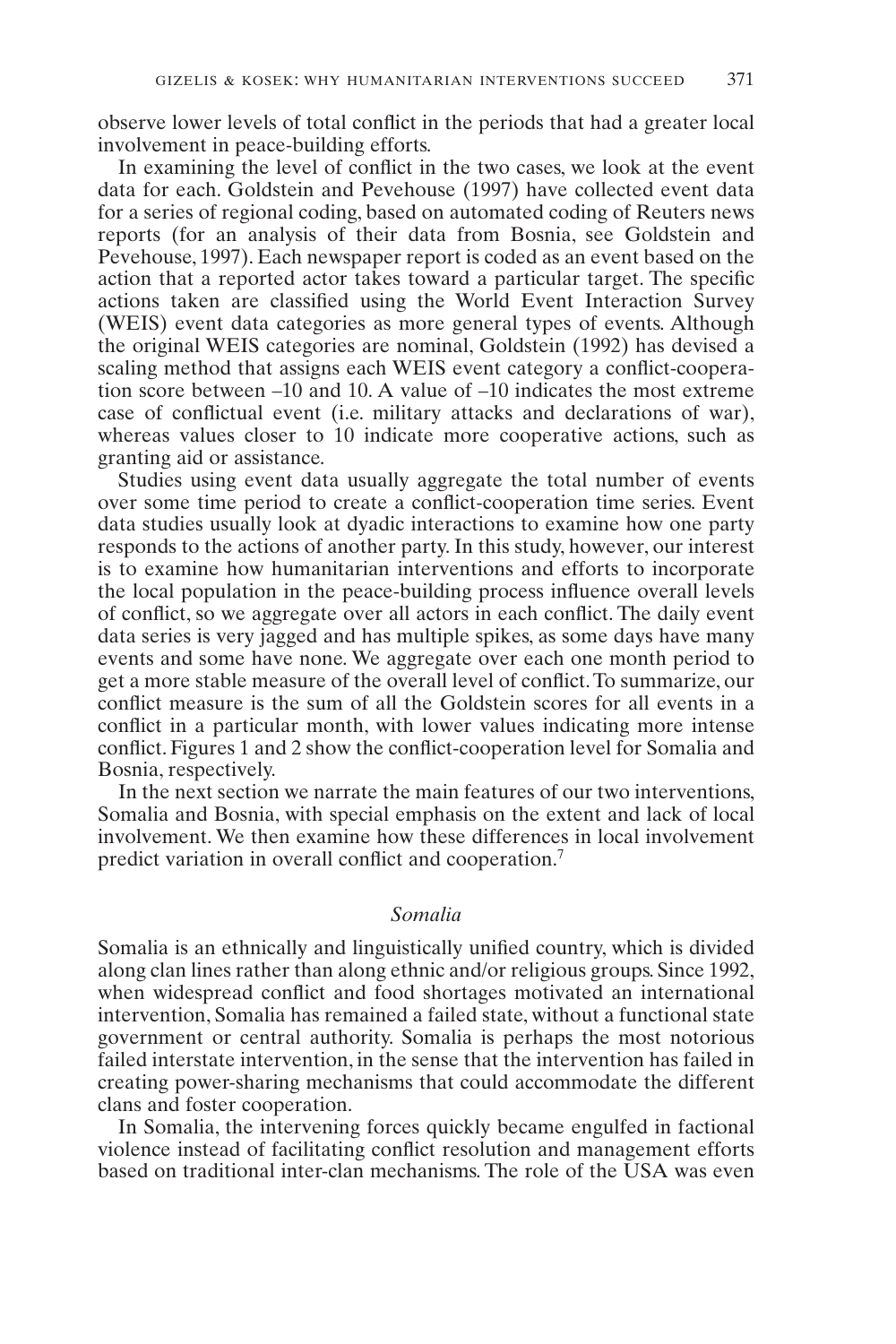

FIGURE 1 Somalia, Conflict and Cooperation Levels



FIGURE 2 Bosnia, Conflict and Cooperation Levels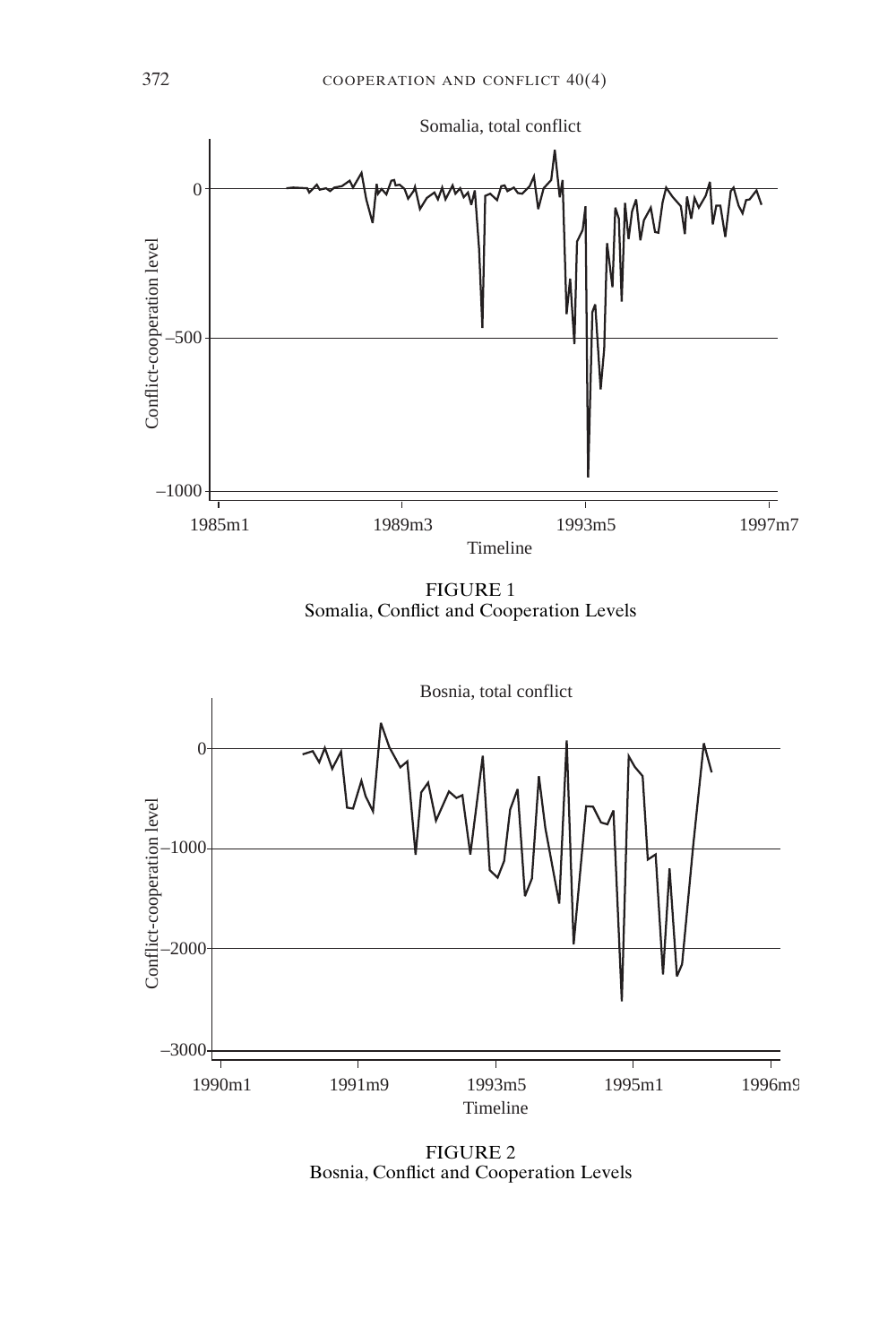more counterproductive, as they clearly took sides against the clan of the warlord Aideed (also spelled Aydid) in the second part of 1993. Given the structure of the Somali clan system, the biased line at the outset was highly detrimental to achieving cooperation between clans and local factions. In the last phase of the intervention (UNOSOM II), the United States refused to recognize Aideed as a local leader, but instead tried to arrest him for his role in the death of 24 Pakistani UN peace-keepers.The targeting of Aideed generated increasing hostility to the intervention forces, which reached a climax on 3 October 1993 with the death of 18 Americans and hundreds of Somalis. This is reflected in Figure 1 by a dramatic negative spike in the level of conflict. The ambush of a patrol of US rangers by forces loyal to Aideed led to a reversal in the American policy on Somalia, where troops were withdrawn. Eventually, most other UN troops and personnel were also called back (see Weiss, 1999: 90).

Figure 1 illustrates how intervention in Somalia failed to bring an end to the conflict, but instead produced a negative trend toward greater levels of violence. Since the failure of the military component of the humanitarian intervention in 1993, the UN and neighbouring Ethiopia have launched several efforts to promote peace negotiations and power-sharing among the Somali clans. Invariably, these efforts have failed. The main problem with the current power-sharing plans in Somalia is that they do not take into account the segmented clan system of Somalia, which divides the Somali society along lines similar to ethnic and religious divisions. Although mechanisms of conflict resolution traditionally have existed among the different clans, the civil war and its ramifications have largely destroyed these networks, thereby rendering peace-making attempts much more difficult (Farah, 2003).

The humanitarian intervention in Somalia exacerbated divisions among local factions. As many locals came to perceive the intervention as illegitimate, they had little interest in participating in the peace-building efforts. In the language of cognitive dissonance theory, the Somalis did not develop a vested interest in the outcome of the humanitarian intervention, but remained aloof observers, as suggested by H1 and H2. There were never meaningful efforts to make them active participants in the peace-building process by the intervening parties, which could have helped make them more accountable for securing a peaceful settlement and maintaining efforts to contain violence.

Our criteria for local participation in Table 1 help identify some of the sources of problems in Somalia. First, the cooperation between the civilian and the military component of the humanitarian intervention was lukewarm at best, creating inconsistencies between short-term actions and measures to reach long-term goals. Although Operation Restore Hope was motivated by facilitating the distribution of humanitarian aid in Somalia, American soldiers were not allowed to directly participate in food distribution (see Weiss (1999) on cooperation problems between the civilian and the military component of the Somalian intervention)*.* Second, no agreement was ever reached between the intervening parties and the local population during the intervention. The US-led Operation Restoration Hope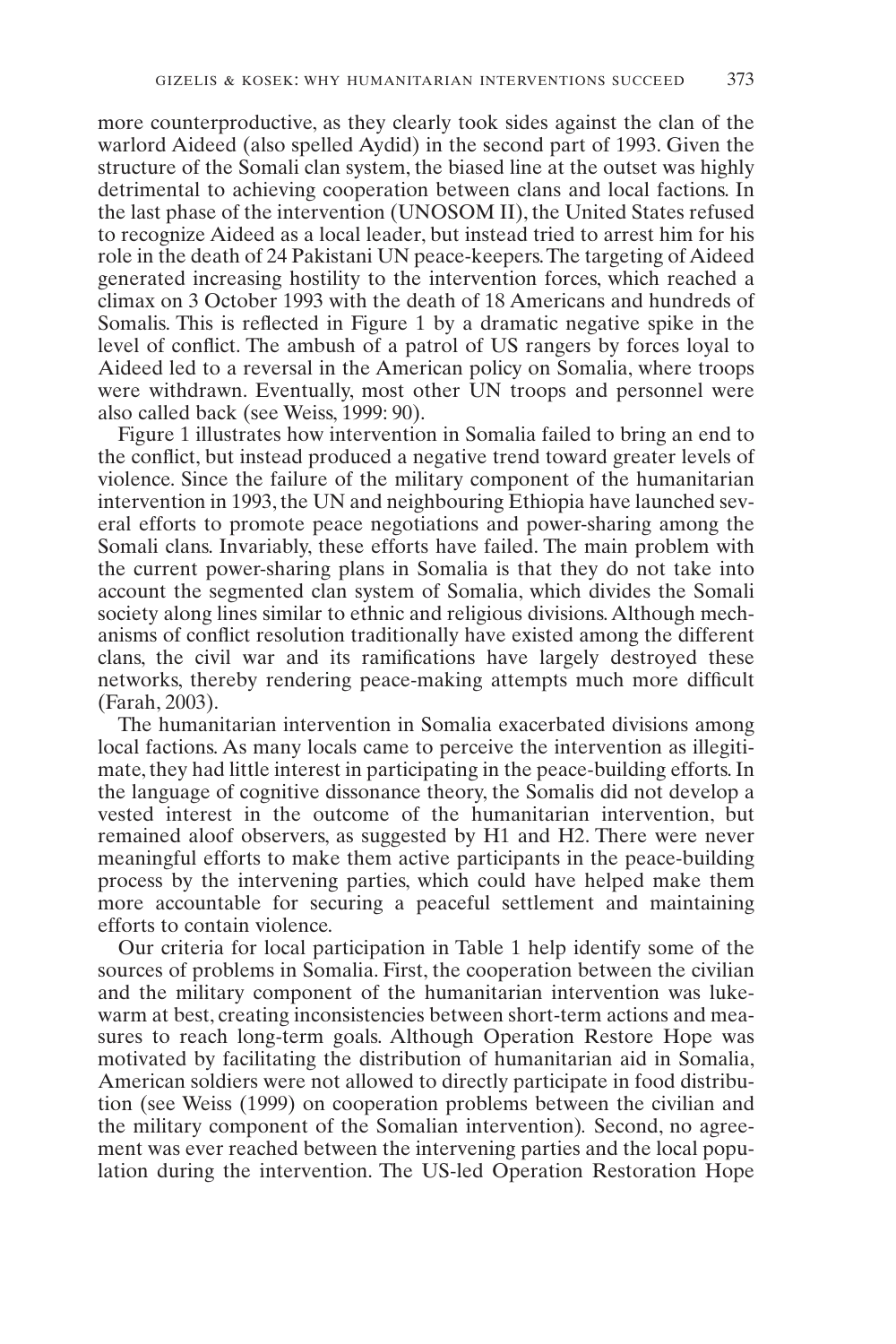(also known as Unified Task Force) had evolved into UNOSOM II, the first UN military intervention without the prior consent of the local state authorities. The low level of commitment among locals became reflected in the attitudes of the local population, who treated the intervening parties as illegitimate interveners, alien to local culture and political life. Third, the intervening parties followed inconsistent policies, with ever-changing objectives as to the goals of the operation and decommissioning. Inconsistent policies and lack of commitment led to lower levels of involvement by the local population as well; an outcome consistent with H3.

UNOSOM I initially succeeded in bringing starvation under control, consistent with the initial goals of the operation*,* and the warlords appeared to be ready to negotiate (see Figure I, where the values of the Goldstein score for some periods even reach positive values). The operation took a different course with the new Clinton administration in 1993. While the initial operation was strictly humanitarian in purpose, the Clinton administration expanded the original mandate to include policing and governance; even though the official policy was that the United States could not tolerate casualties. Moreover, it was unclear whether Somalia should be under UN trusteeship or negotiations with local authorities, including in some cases the warlords, should be fostered. The solution of trusteeship was vehemently rejected by the other African countries as reminiscent of colonialism (Menkhaus and Ortmayer, 1995: 10–12). The conflicting policies transformed the US-led Operation Restore Hope into a hunt for warlords in Mogadishu and destroyed any prospects for a peaceful settlement in the critical time of summer of 1993 (Weiss and Collins, 2000: 83–4).<sup>8</sup>

We can evaluate the differences in level of conflict more formally by comparing the mean of the Goldstein conflict and cooperation score for four different time periods from 1991 until 1997.We created the four periods based on specific events that marked the process of the intervention.As Tables 2–5 clearly show there is an increase in violence during the first phase of the militarized interstate intervention.Although the levels of violence decline after the departure of the US forces in early 1994, the Goldstein score of conflict for the period 1994–7 remains lower (–68.059) than the period prior to UN and US intervention. The mean is –20.060 for the year before the launch of UNOSOM I in 1991. Thus, the militarized intervention, an operation antagonistic to the local leaders, in this case seems to have led to higher levels of violence rather than greater cooperation.

#### Somalia 1987–97

|          | OURSICIII SCOTE OI COMMETE CYCHIS, SOMIAMA, 1771–72 |  |      |                       |
|----------|-----------------------------------------------------|--|------|-----------------------|
| Variable | Time periods                                        |  | Mean | Standard<br>deviation |

Goldstein conflict and cooperation  $72$   $-20.060$  82.126

TABLE 2 Goldstein score of conflict events, Somalia, 1991–92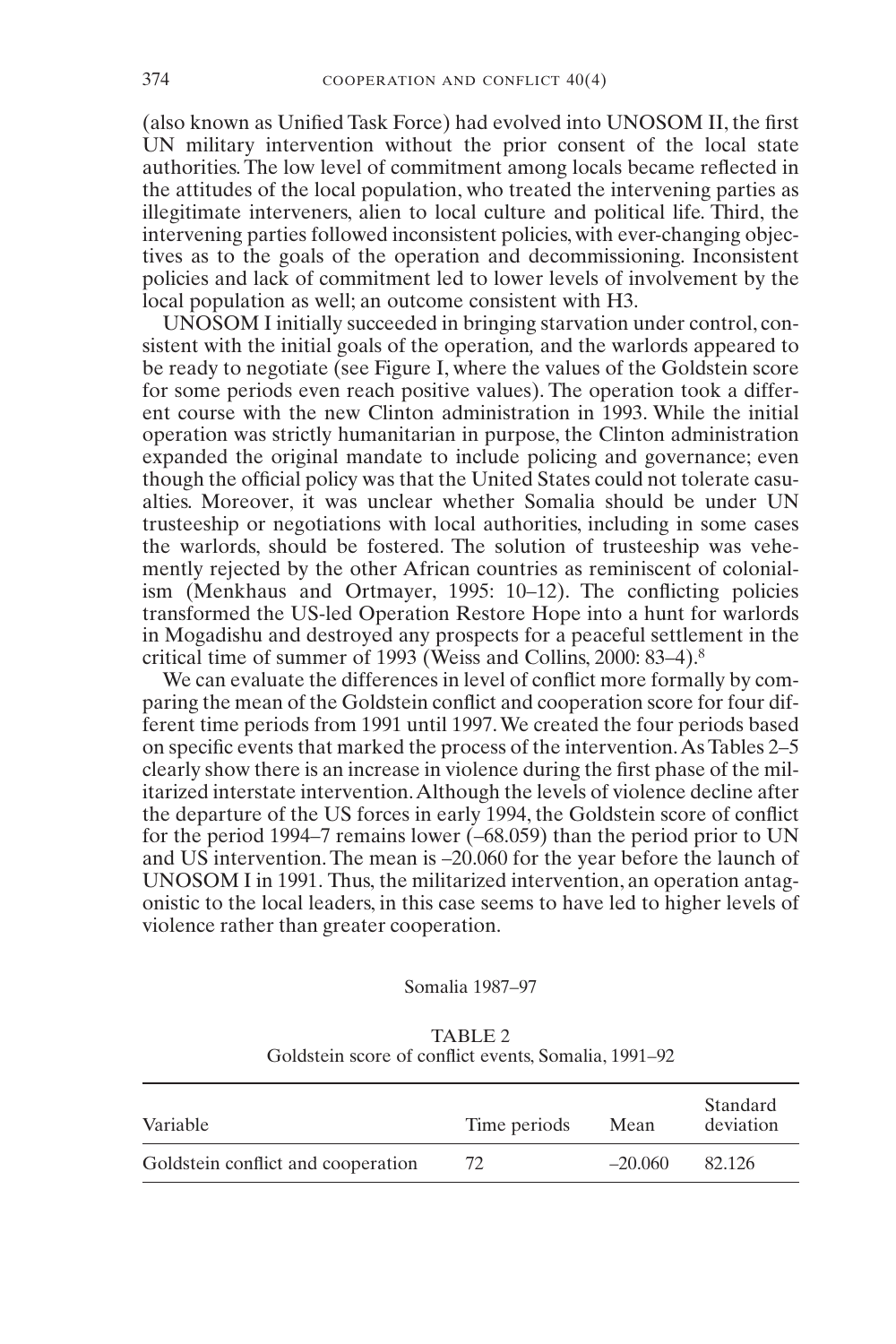| Variable                                    | Time periods | Mean     | Standard<br>deviation |
|---------------------------------------------|--------------|----------|-----------------------|
| Goldstein conflict and cooperation<br>score | Q            | -399.689 | 284.874               |

TABLE 3 Goldstein score of conflict events, Somalia, 01/1992–10/1993

TABLE 4 Goldstein score of conflict events, Somalia, 11/1993–12/1993

| Variable                                    | Time periods | Mean               | Standard<br>deviation |
|---------------------------------------------|--------------|--------------------|-----------------------|
| Goldstein conflict and cooperation<br>score | 3            | $-358.567$ 202.421 |                       |

TABLE 5 Goldstein score of conflict events, Somalia, 01/1994–07/1997

| Variable                                    | Time periods | Mean      | Standard<br>deviation |
|---------------------------------------------|--------------|-----------|-----------------------|
| Goldstein conflict and cooperation<br>score | 41           | $-68.059$ | 71.990                |

In sum, these results support our contention that the effects of any integrative attempts by the UN were cancelled by the policy choice of the military component of the intervention to take sides against powerful clan leaders. In the end, the local population came not to value the humanitarian intervention as a worthy cause to support, despite its positive aspirations. Dissonance developed among the local population, as there was no feeling of responsibility over the final outcome of the humanitarian intervention and its possible success in building a stable peace. Our argument suggests that as the Somalis did not engage in any meaningful cooperation with the efforts of the intervening parties, the local population became less likely to endorse the goals of the international intervention or see any value in their efforts to build a peaceful settlement.

#### *Bosnia-Herzegovina*

After the collapse of Yugoslavia as a state, the Vance–Owen plan, introduced in the period 1992–3 to contain the conflict in Bosnia, entailed one of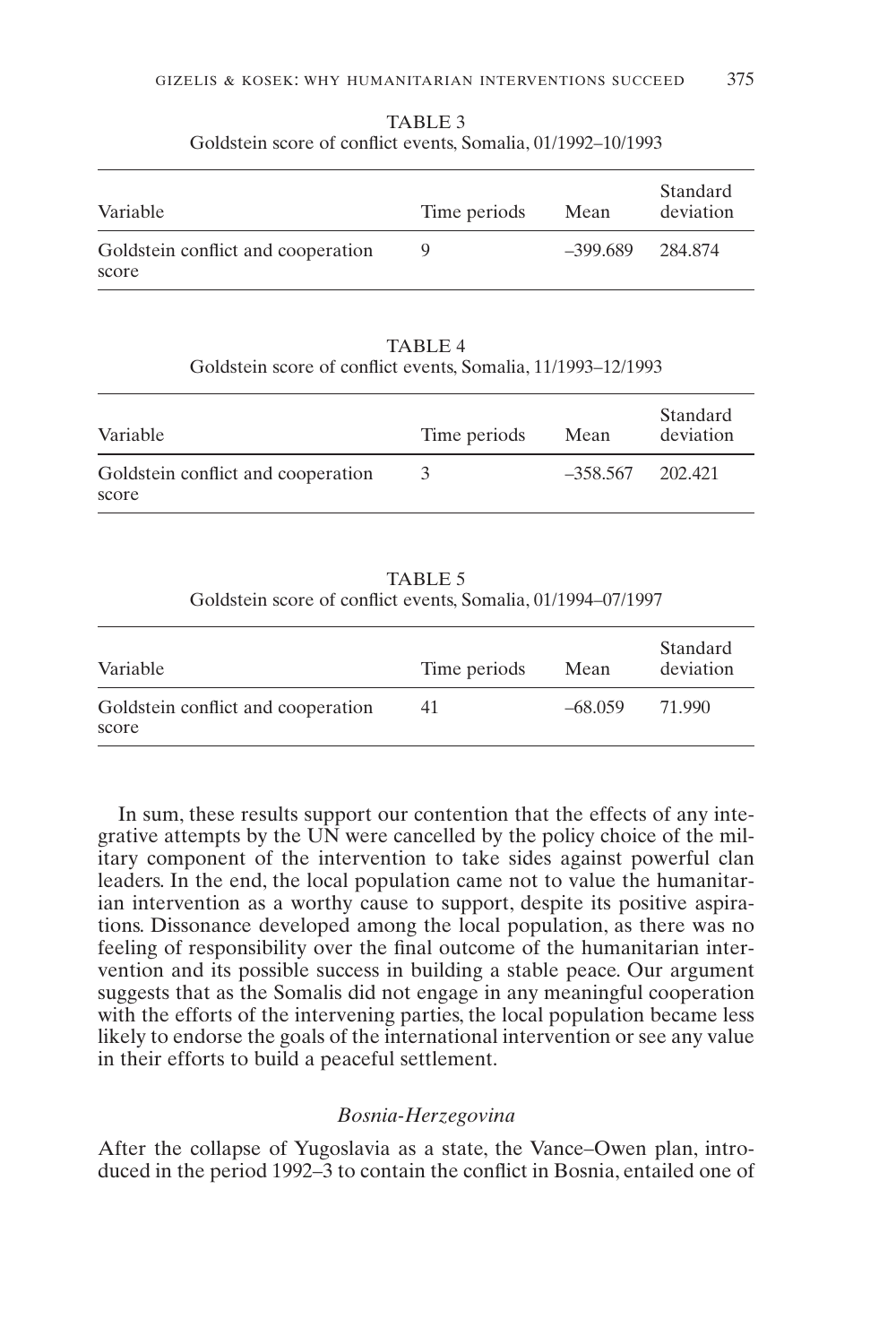the most detailed plans of power-sharing constructed by external mediators. The Vance–Owen plan tried to address shared power management in an area where the three religious groups were demographically intermingled. The basic outline of the plan was based on the demographic realities of Bosnia-Herzegovina and envisioned a weak central government and a national legislation based on strict proportionality; however, it failed to enhance a peaceful resolution as it ultimately was rejected by the Bosnian Serb parliament. The Vance–Owen plan failed as the two principal negotiators lacked influence with or leverage over the hardliners. The end of the Vance–Owen plan efforts led to increased violence, as both the Serbs and the Croats attempted to achieve their territorial aspirations through military force. Figure 2 and Tables 6–7 illustrate that at the early stages of the civil war in Bosnia the failed humanitarian intervention led to a continuous increase in levels of conflict. Figure 2 shows a steady increase in monthly violent incidents from June of 1992 until December of 1995.

Similarly, comparison of the monthly aggregated conflict incidents over the period 1991–5 shows that since the onset of the conflict and despite a fully developed peace-keeping operation, the levels of conflict were continuously increasing (see Tables 6 and 7). If we compare the Goldstein score of conflict from 1991 to December of 1993, there is an increase in the monthly levels of conflict.

The attempts by the external actors to keep as neutral a position as possible during the first stages of the intervention in Bosnia failed, as severe problems of coordination between the civilian and the military component of the intervention plagued the peace-making efforts. During the first three

#### Bosnia (1991–96)

| Variable                                    | Time periods | Mean               | Standard<br>deviation |
|---------------------------------------------|--------------|--------------------|-----------------------|
| Goldstein conflict and cooperation<br>score | 12           | $-252.567$ 295.188 |                       |

TABLE 6 Goldstein score of conflict events, Bosnia, 1991–12/1991

| TABLE 7                                                     |  |
|-------------------------------------------------------------|--|
| Goldstein score of conflict events, Bosnia, 01/1992–12/1993 |  |

| Variable                                    | Time periods | Mean               | Standard<br>deviation |
|---------------------------------------------|--------------|--------------------|-----------------------|
| Goldstein conflict and cooperation<br>score | 24           | $-635.183$ 445.136 |                       |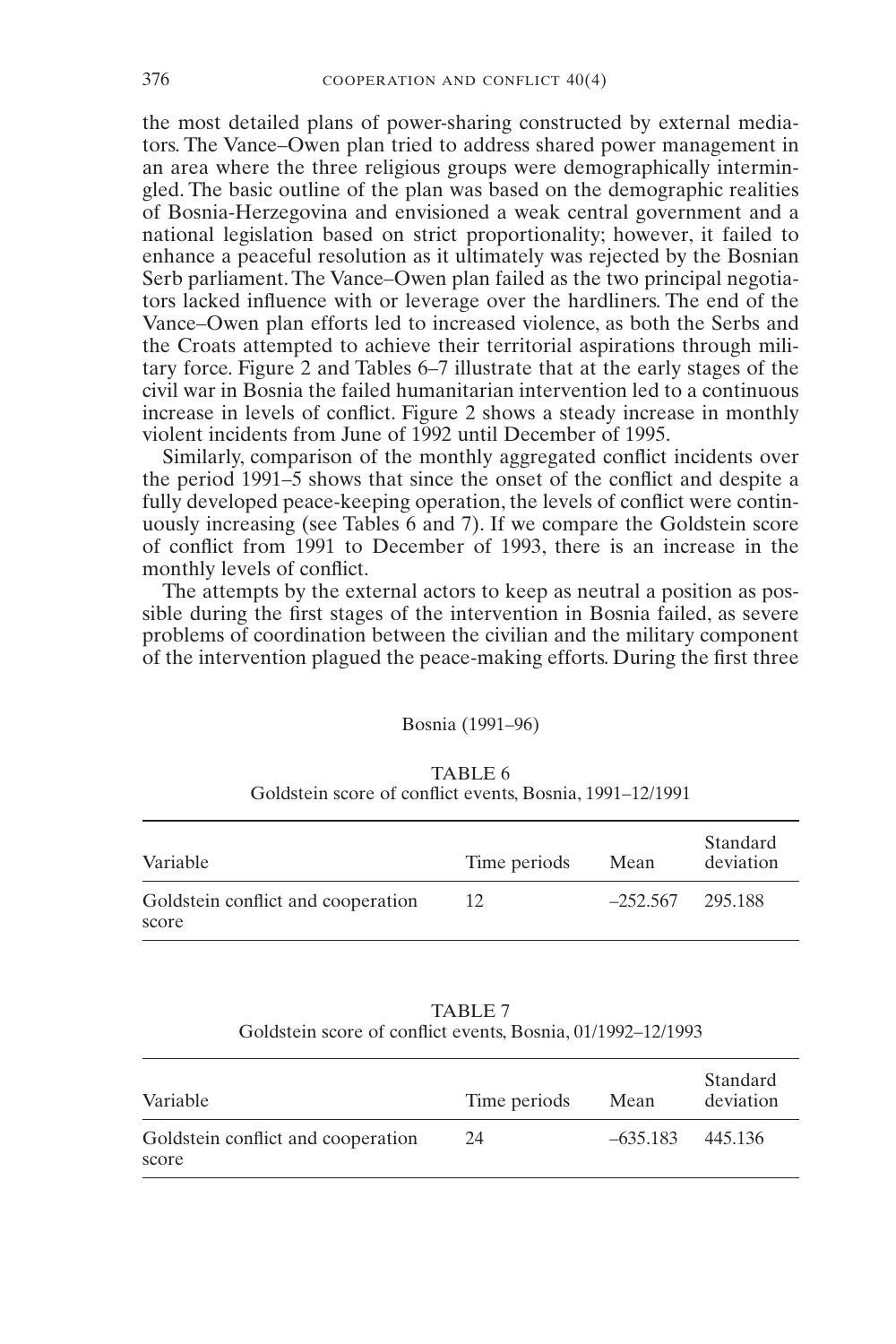| Variable                                    | Time periods | Mean     | Standard<br>deviation |
|---------------------------------------------|--------------|----------|-----------------------|
| Goldstein conflict and cooperation<br>score | 12           | -984.408 | 753.863               |

TABLE 8 Goldstein score of conflict events, Bosnia, 01/1994–12/1994

TABLE 9 Goldstein score of conflict events, Bosnia, 01/1995–08/1995

| Variable                                    | Time periods | Mean                | Standard<br>deviation |
|---------------------------------------------|--------------|---------------------|-----------------------|
| Goldstein conflict and cooperation<br>score | 8            | $-1320.113$ 835.396 |                       |

years of the humanitarian intervention, the political differences among the leading intervening countries, notably the United States and European Union countries, deepened over the political goals of the intervention and how military force should be applied.The lack of coordination and effective measures created conditions where UN peace-keeping forces often found themselves under direct attack. In spring of 1995, for example, 325 French peace-keepers were taken hostage by the Bosnian Serbs and used as human shields during the NATO bombing campaign. The escalation of the conflict is reflected in the downward trend in Figure 2 and the large spike in conflict from March 1995 to August 1995. NATO air strikes led to an even further increase in levels of violence (see Table 8 and especially Table 9, where the mean of the Goldstein score of conflict and cooperation peaks at –1320.113 from –984.408 in the previous period in Table 8).

The final NATO campaign (August 1995) and the military advancement of the Croats forced Bosnian Serbs to accept the negotiations in Dayton, Ohio in November 1995. The nature of the intervention in Bosnia fundamentally changed beginning in August of 1995. First of all, the five contact group countries<sup>9</sup> that led the operation appeared to be more committed in their decision to enforce the conditions of the Dayton agreement, which later became the Treaty of Paris (consistent with hypothesis 3). Second, and most critical to our main argument, the Dayton agreement gave the Bosnian Serbs an almost autonomous status overtly recognizing the different religious groups, something that was not included in the Vance–Owen plan (consistent with hypotheses 1 and 2).As we see from the available data ending in 1995, there has been a declining trend in the levels of violence during and after the Dayton agreement negotiations. Both Figure 2 and Table 10 suggest that conflict abates by 1995.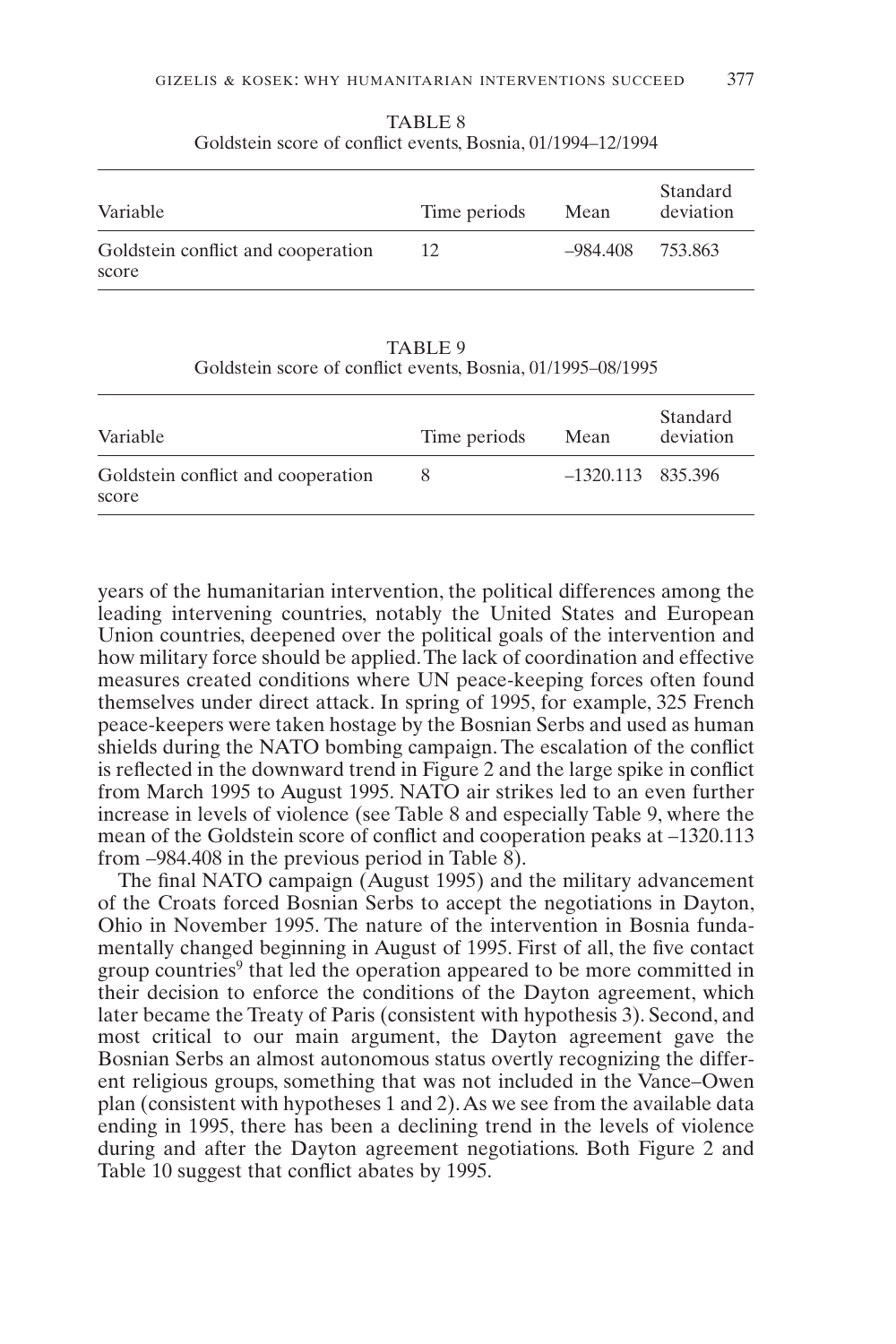| Variable                                    | Time periods | Mean   | Standard<br>deviation |
|---------------------------------------------|--------------|--------|-----------------------|
| Goldstein conflict and cooperation<br>score | 4            | $-561$ | 664.532               |

TABLE 10 Goldstein score of conflict events, Bosnia, 09/1995–12/1995

Although we do not have event data beyond the end of 1995, since 1996 Bosnia has been relatively stable with low levels of violence. The conflict eventually was brought closer to settlement as the external actors towards the end of 1995 tried to address issues and concerns critical for all three fighting parties in Bosnia and engage them in active participation in peacebuilding efforts. After all parties had agreed on the basic parameters of the Dayton peace agreement, NATO's multinational implementation force (IFOR) had a one-year military mandate with concrete goals to establish a secure environment. Once a secure environment was established, IGOs and NGOs (such as the Organization for Security and Co-operation in Europe) were allowed to develop the civilian component of the operation. Once IFOR's mission was completed, the Stabilization force (SFOR) under the UN Security Council Resolution 1088 was authorized to continue IFOR's role. SFOR actively participated with international organizations, and national and local groups. Eight years after the Paris Treaty (1996), SFOR and the civilian component of the humanitarian intervention have been successful in preserving a secure environment.

The local population has attached a higher value to the international reconstruction efforts than was the case in the early phases of the conflict. The time and the effort invested have changed attitudes fundamentally, as witnessed in the willingness of all three communities to collaborate with international organizations and the International Criminal Court in the trial of crimes against humanity (consistent with hypotheses 1 and 2). Despite persistent economic difficulties and the problems related to the transition from a war-torn former planned economy to a free market economy, both at the political and the economic level there are clear signs of slow but steady progress and normalization in relations between the local factions (Domin, 2001a, b). Although concerns of the sustainability of the currently secure environment after the departure of SFOR remain, the aspiration of Bosnia and the other former Yugoslavian Republics to be admitted in the enlarged European Union can provide a strong motivation for the three communities to coexist and cooperate (i.e. Slovenia has been a member since May 2004, Croatia starts negotiations to enter in 2007).

Four main reasons have helped to foster a stable peace in the case of Bosnia. First, in accordance with hypothesis 3, after August of 1995 the intervening parties applied consistent policies that were carefully planned in advance and implemented, rather than uncoordinated responses to local events. Second, even though the policy of partition that *de facto* followed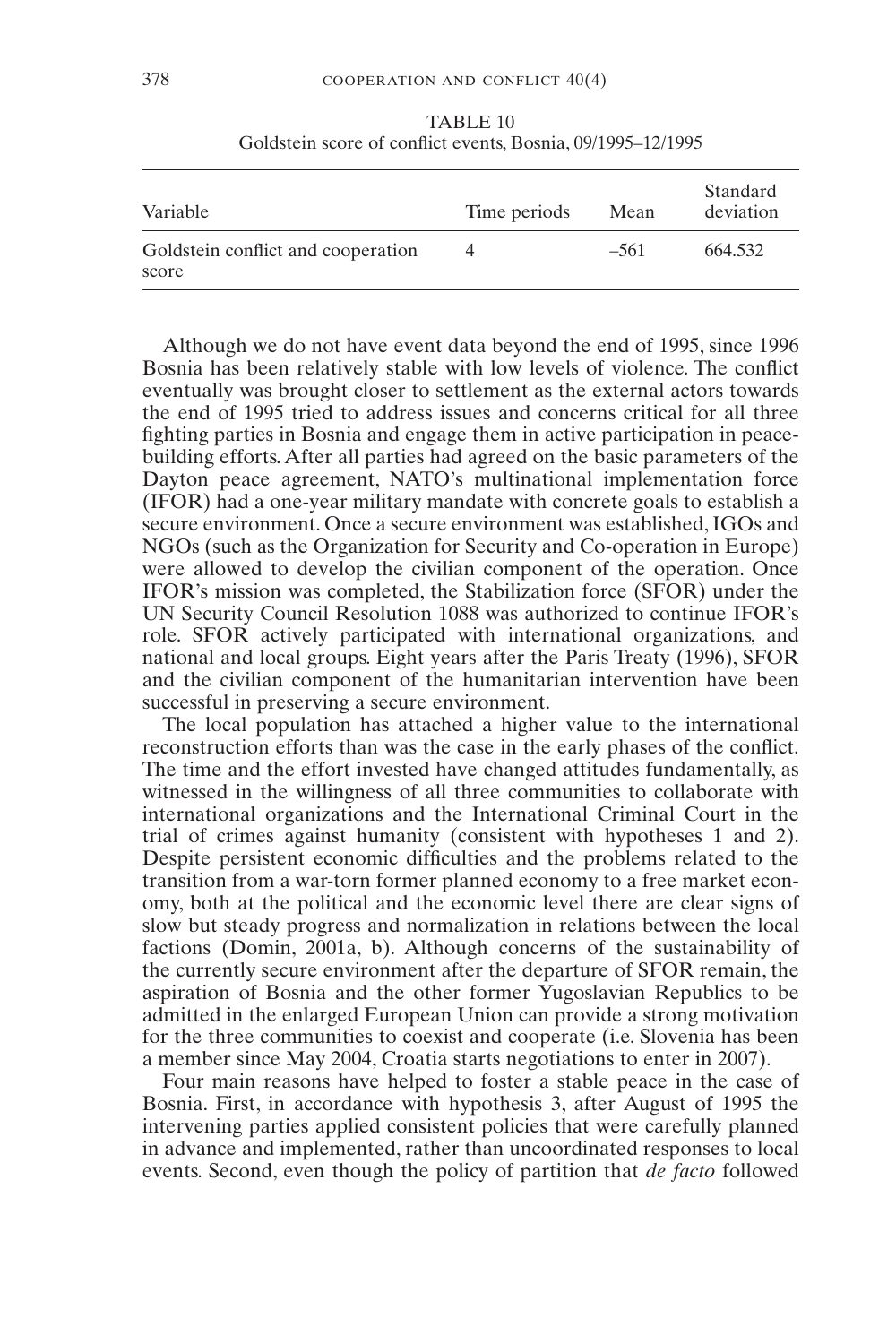the Dayton agreement (1995) and the Treaty of Paris (1996) has encroached upon the rights of people to return to the areas in which they used to live, partition can create conditions of trust and stability in the region if the majority of the local population are essentially satisfied with the final outcome, which lends support for hypotheses 1 and 2*.* Under certain conditions, partitions help address the problem of commitment by authorities, which many hold often to perpetuate communal conflicts (Lake and Rothchild, 1998; Fearon, 1998; Sisk, 1999). People choose to live in areas where they trust the local authorities. Third, the longer peace is preserved in a war-torn region, the better are the chances for long-term stability, as our application of cognitive dissonance theory suggests. Fourth, after the Dayton agreement, recent developments show that at least in the issue of war crimes tribunals, encouraging steps have been taken to build institutions and normalize the relations among the three groups by both SFOR (the NATO sponsored military operation) and the local governments.

Sisk (1999: 99) argues that the case of Bosnia attests to how mediation and interventions can only have a limited impact. Sisk argues that the local leaders whom the intervening parties choose can often have a detrimental impact on the motivation of local populations. Depending on the coherence of different groups in a country, good power-sharing measures should both strengthen the position of moderates and accommodate hardliners (Sisk, 1999: xi)*.* External actors, however, often play up certain political leaders and place a great deal of confidence in political organizations or institutions that fit with their own political beliefs and aspirations, even if these lack widespread support in the local population.The paradoxical outcome noted by Sisk stems from misunderstandings of the local social context and failure to achieve constructive cooperation with the local populations.

The difference in terms of the intervention policies in Bosnia and Somalia was that the bombing campaign in Bosnia was immediately followed by negotiations that included the leaders of the three ethnic/religious groups. During the negotiations the American negotiator Richard Holbrooke brought to the negotiation table the leaders of all parties who were active participants in the conflict (Holbrooke, 1998). In his book *To End a War*, Holbrooke described how he pushed aside his personal feelings for and perceptions of the 'blood thirsty' leaders of the three ethnic/religious groups and the former President of Yugoslavia, Milosevic, to achieve a lasting agreement. An example that illustrates how critical it is to involve the local population is the fact that Holbrooke allowed the Bosnian Serbs to use the name of 'Republika Srpska' despite its 'bloody' undertones. Holbrooke was vehemently attacked for this decision. Nevertheless, this insertion might have actually proved essential in bringing Bosnian Serbs on board and motivating them to cooperate with the other two groups.

#### **Conclusion**

Our research has explored to what extent policies that involve the local population can be applied to humanitarian interventions under different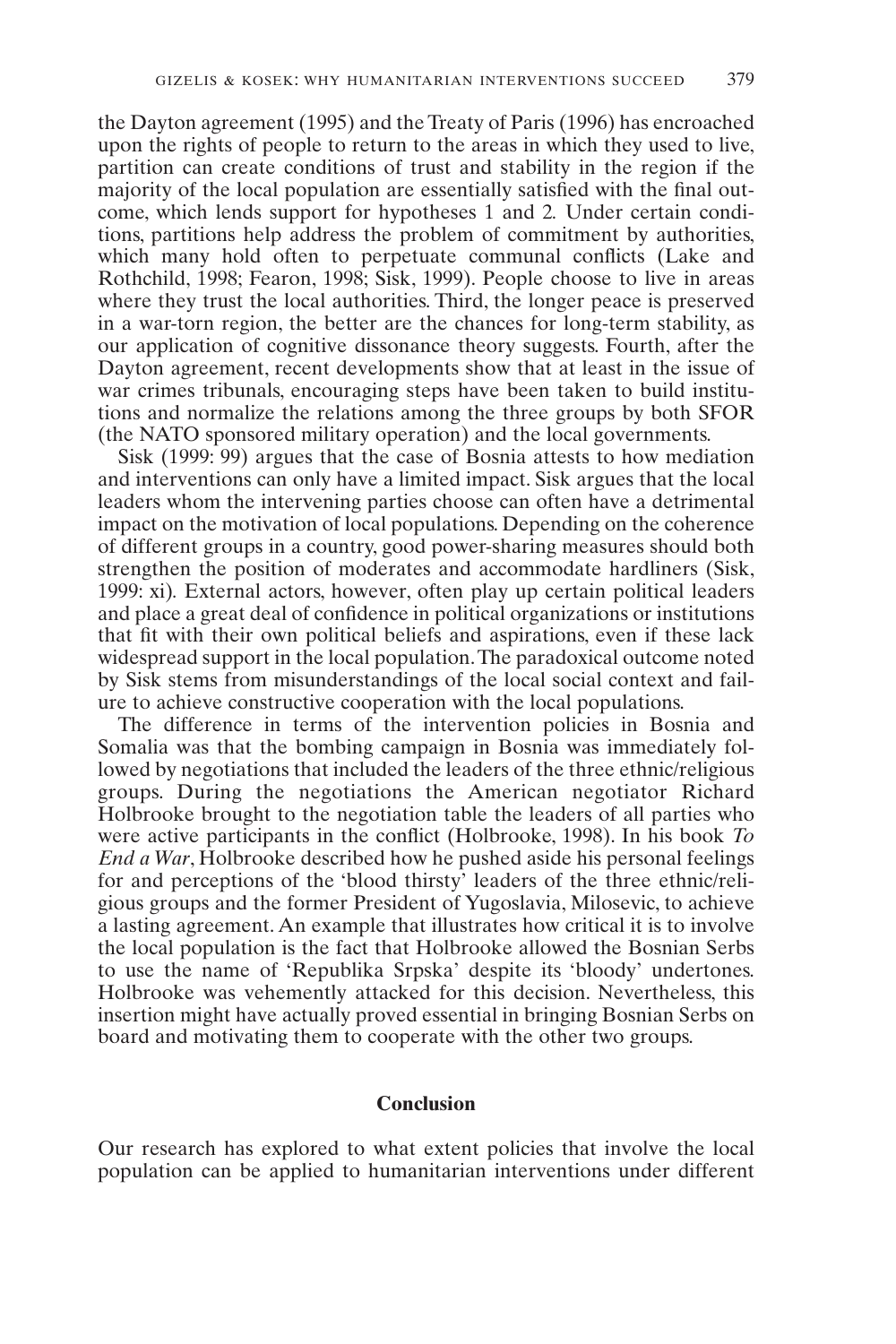contexts and situations. Using cognitive dissonance theory we develop three hypotheses regarding the role of the local population and its interaction with external actors in the post-intervention peace-building process. We argue that local participation is a necessary ingredient to reach a successful settlement that will last. Looking at the cases of Somalia from 1987 to 1997 and Bosnia from 1991 until 1996 we juxtapose the monthly incidents of violence to attempts by the UN and other intervening actors to bring local leaders into the peace-building process. In real-life interventions we cannot rely on the experimental designs used by psychology. However, the event data analysis strongly corroborates our argument that during periods where the local population is even partially involved in the intervention process, the prospects for a long-lasting settlement increase.

In future research we hope to be able to evaluate whether cognitive dissonance theory can account for the conditions under which populations in target countries react in particular ways through survey research and public opinion polls recording the beliefs and actions of the local population towards the intervening parties. In this sense, Iraq provides an interesting test case with large variations in strategies and outcomes at the local level. An article in the *New York Times* on a success story in reconstruction efforts in Northern Iraq illustrates the relevance of our research question to both practitioners and students of future interventions and peacekeeping operations (see Gordon, 2003). Major General David H. Petraeus, commander of the US Army's 101st Airborne Division, successfully restored trade with Syria by brokering an agreement involving local leaders and Iraqi customs officials. This in turn has generated substantial revenue used to finance other reconstruction projects in the region. The success of Petraeus's efforts indicates the necessity of integrating local influential figures in the post-conflict reconstruction process, even if these formerly may have been members of the Baath Party.

This study provides insights for how external interventions can be designed to be more effective and better able to produce a stable peace.This is the first step in building an extensive data set on local population involvement in humanitarian interventions that will fill a gap in the existing literature of conflict resolution. Future research should look at a large numbers of interventions to draw more general conclusions and policy implications that can be of interest to researchers, practitioners and policy advocates.

#### **Notes**

We are grateful to Kristian Skrede Gleditsch, Nils Petter Gleditsch, Julie Mertus, Katherine Barbieri and three anonymous reviewers for their comments and suggestions on previous versions of the article.

1. In this article, we do not seek to evaluate the legitimacy of external interventions. See Falk (1996) for discussion of the evolution of the status of interstate interventions in contending approaches to international law.

2. The recognition of all parties as legitimate participants is probably the most important condition for a successful peace-keeping operation. This requirement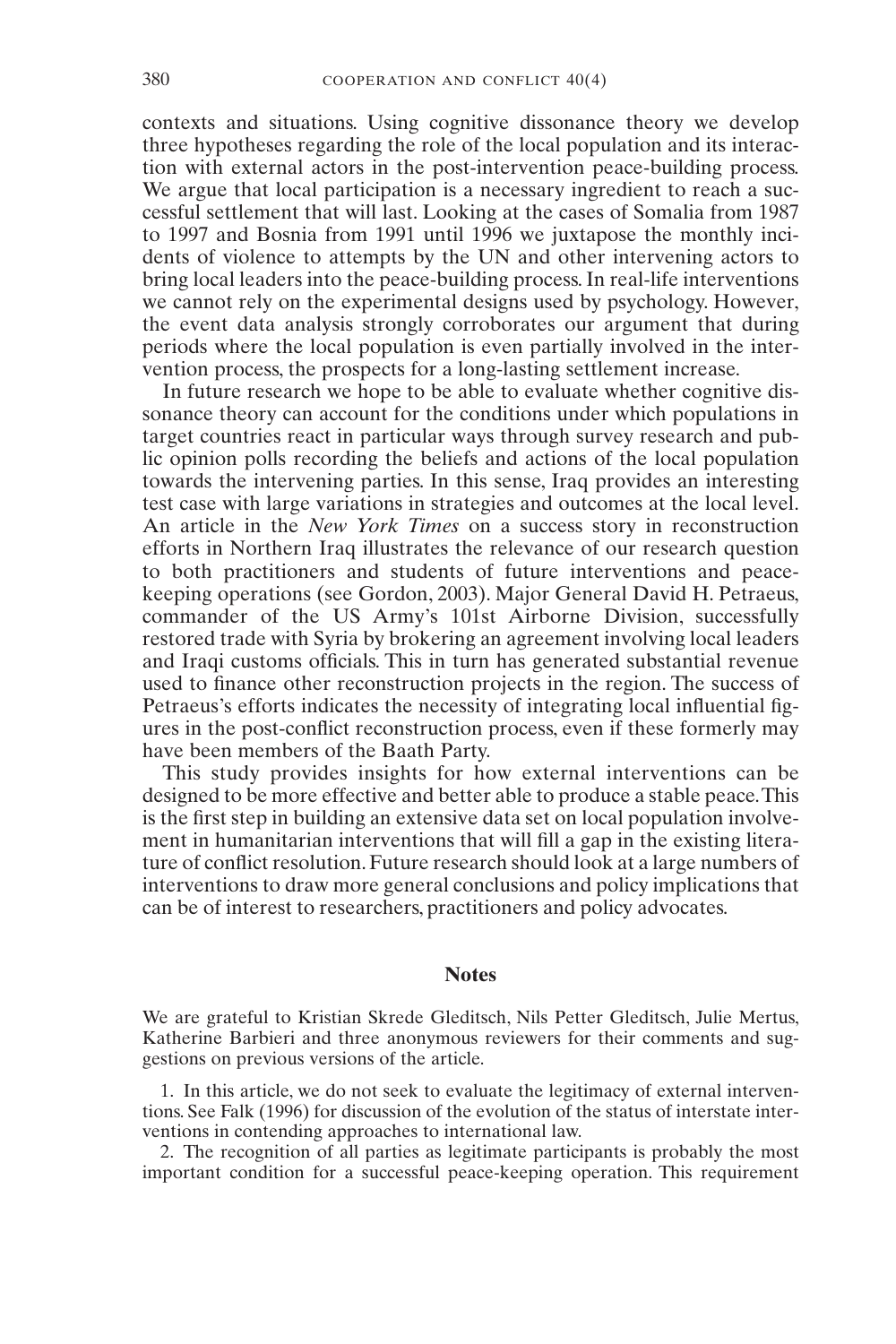stems from Human Rights Theory and the literature on conflict resolution, where conflict resolution is defined as a situation where conflicting parties enter into an agreement recognizing each other's right to exist (Burrows, 1996; Wallensteen, 2002).

3. In the context of cognitive dissonance, belief and attitudes represent the state of mind or disposition of an individual. Behavior is the result of a person's reaction to a situation, and/or group and individual interaction. Beliefs and attitudes shape individual behaviour and the ways individuals interact with their surroundings. Group behavior is an extension of individual behavior; but group dynamics can often alter or reinforce individual behaviour.

4. Traditional persuasion theory suggests that attitudes cause behaviour. Festinger and subsequent experimental research strongly suggest that the direction of causality often runs in the opposite direction.

5. Our argument is not that cooperation with local elites is the only form of meaningful local participation. However, in peace-building processes local elites will pose as representatives of the population at large. We do not assume that local elites necessarily represent the interests or goals of the whole or a majority of the local population, rather the theory implies that locals are more likely to trust someone from their own background than outside leaders imposed by the interveners.

6. Somalia and Bosnia are often used for comparison in the study of humanitarian interventions, as both are often seen as exemplifying the disastrous effects of well-intended humanitarian interventions. For an extended discussion of the value of comparing these cases, see Weiss and Collins (2000) and Pieterse (1997).

7. Although we recognize that several sub-groups with partly competing goals can be identified in each of these cases, in this article we focus on the target state as an aggregate. Our interest is to ascertain whether intervening forces include locals at all in peace-building processes rather than whether they include individual groups.

8. Menkhaus and Ortmayer (1995: 13–15) note that Aideed and UNOSOM had a complicated relationship, where both sides emanated mistrust and misperceived the actions of the other. Both the UN and the USA rejected alternative responses to the murder of the Pakistani peace-keepers, leaving direct confrontation as the only choice. Even then, the 3 October operation was directly orchestrated by the USA without any UN involvement or consultation (Menkhaus and Ortmayer, 1995: 22).

9. The contact group countries were USA, UK, France, Germany and Russia.

#### **References**

- Aronson, E. (1969) 'The Theory of Cognitive Dissonance: A Current Perspective', in Leonard Berkowitz (ed.) *Advances in Experimental Social Psychology*, vol. 4, pp. 2–34. New York: Academic Press.
- Aronson, E. (1992) 'The Return of the Repressed: Dissonance Theory Makes a Comeback', *Psychological Inquiry* 3: 303–11.
- Bern, D. (1967) 'Self-Perception: An Alternative Interpretation of Cognitive Dissonance Phenomena', *Psychological Review* 74: 183–200.
- Burrowes, R. J. (1996) *The Strategy of Nonviolent Defense*. New York State University of New York Press.
- Cialdini, R. G.,Wosinka,W., Barrett, D.W., Butner, J., and Gornik-Durose, M. (1999) 'Compliance with a Request in Two Cultures', *Personality and Social Psychology Bulletin* 25: 1242–53.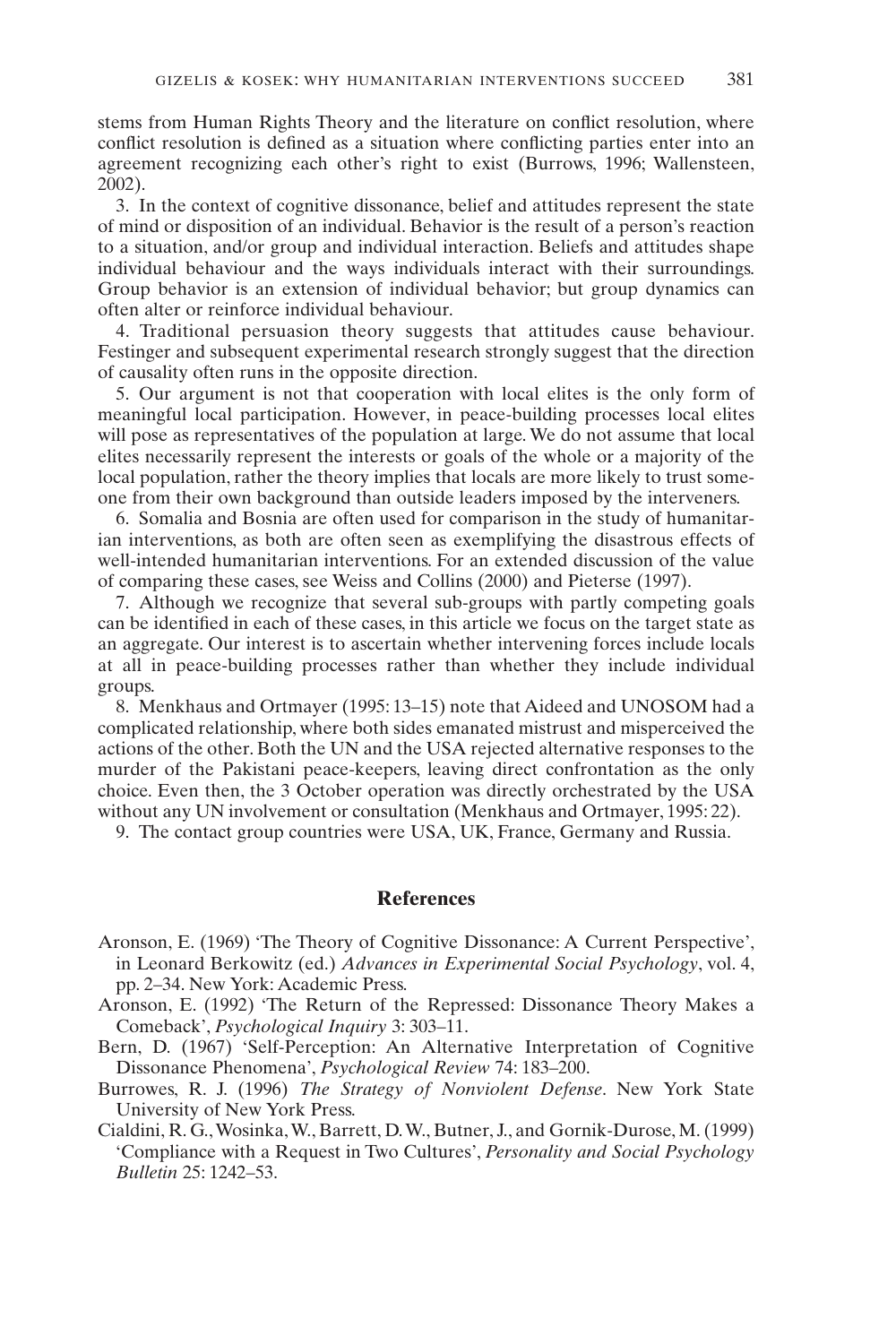- Domin, T. (2001a) 'Political Situation in Bosnia and Herzegovina', *SFOR Informer*, no. 126 (14 November).
- Domin, T. (2001b) 'Economy and Society in Bosnia and Herzegovina', *SFOR Informer*, no. 128 (12 December).
- Doyle, M. and Sambanis, N. (2000) 'International Peacebuilding: A Theoretical and Quantitative Analysis', *American Political Science Review* 94: 779–801.
- Duffield, M. and Prendergast, J. (1994) 'Intervention and North-South Politics in the '90s', *Middle East Report* 187/88 (March–June): 9–15.
- Falk, R. (1996) 'The Complexities of Humanitarian Intervention: A New World Order Challenge', *Michigan Journal of International Law* 17: 491–513.
- Farah, A. H. (2003) 'The Historical Background of the Somali Conflict', available at www.hananews.org/WholeArticle.asp?artId=979 (01/05/04).
- Fearon, J. D. (1998) 'Commitment Problems and the Spread of Ethnic Conflict', in D.A.Lake and D. Rothchild (eds) *The International Spread of Ethnic Conflict*, pp. 107–27. Princeton, NJ: Princeton University Press.
- Festinger, L. (1957) *A Theory of Cognitive Dissonance*. Palo Alto, CA: Stanford University Press.
- Gibbs, D. N. (1997) 'Is Peacekeeping a New Form of Imperialism?' *International Peacekeeping* 4: 122–8.
- Gizelis, T.-I. and Kosek, K. E. (2003) 'Dissonance and Participation in Humanitarian Interventions'. Paper presented at the Annual Meeting of the International Studies Association, Portland, Oregon.
- Goldstein, J. S. (1992) 'A Cooperation Scale for WEIS Events Data', *Journal of Conflict Resolution* 36: 369–85.
- Goldstein, J. S. and Pevehouse, J. C. (1997) 'Reciprocity, Bullying, and International Cooperation: Time Series Analysis of the Bosnia Conflict', *American Political Science Review* 91: 515–30.
- Gordon, M. R. (2003) '101st Airborne Scores Success in Northern Iraq', *New York Times* (4 September).
- Griffin, E. (1997) *A First Look at Communication Theory*, 3rd edn. Boston, MA: McGraw-Hill.
- Heine, S. J. (1997) 'Culture, Dissonance, and Self-affirmation', *Personality and Social Psychology Bulletin* 23: 389–400.
- Hermann, M. G. and Kegley, C. W., Jr. (2001) 'Democracies and Intervention: Is There a Danger Zone in the Democratic Peace?' *Journal of Peace Research* 38: 237–45.
- Hernandez, M. and Iyengar, S. S. (2001) 'What Drives Whom? A Cultural Perspective on Human Agency', *Social Cognition* 19: 269–94.
- Holbrooke, R. (1998) *To End a War*. New York: Random House.
- Hong, I. and Chiu, C. (2001) 'Toward a Paradigm Shift: From Cross-Cultural Differences in Social Cognition to Social-Cognitive Mediation of Cultural Differences', *Social Cognition* 19: 181–96.
- Lake, D. A. and Rothchild, D. (1998) 'Spreading Fear: the Genesis of Transnational Ethnic Conflict', in D.A. Lake and D. Rothchild (eds) *The International Spread of Ethnic Conflict*, pp. 3–33. Princeton, NJ: Princeton University Press.
- Menkhaus, K. and Ortmayer, L. (1995) *Key Decisions in the Somalia Intervention.* Washington, DC: Institute for the Study of Diplomacy, School of Foreign Service, George Washington.
- Minear, L. and Weiss, T. G. (1993) *Humanitarian Action in Times of War: A Handbook for Practitioners.* Boulder, CO: Lynne Rienner.
- Mueller, J. (2000) 'The Banality of Ethnic War', *International Security* 25: 42–70.